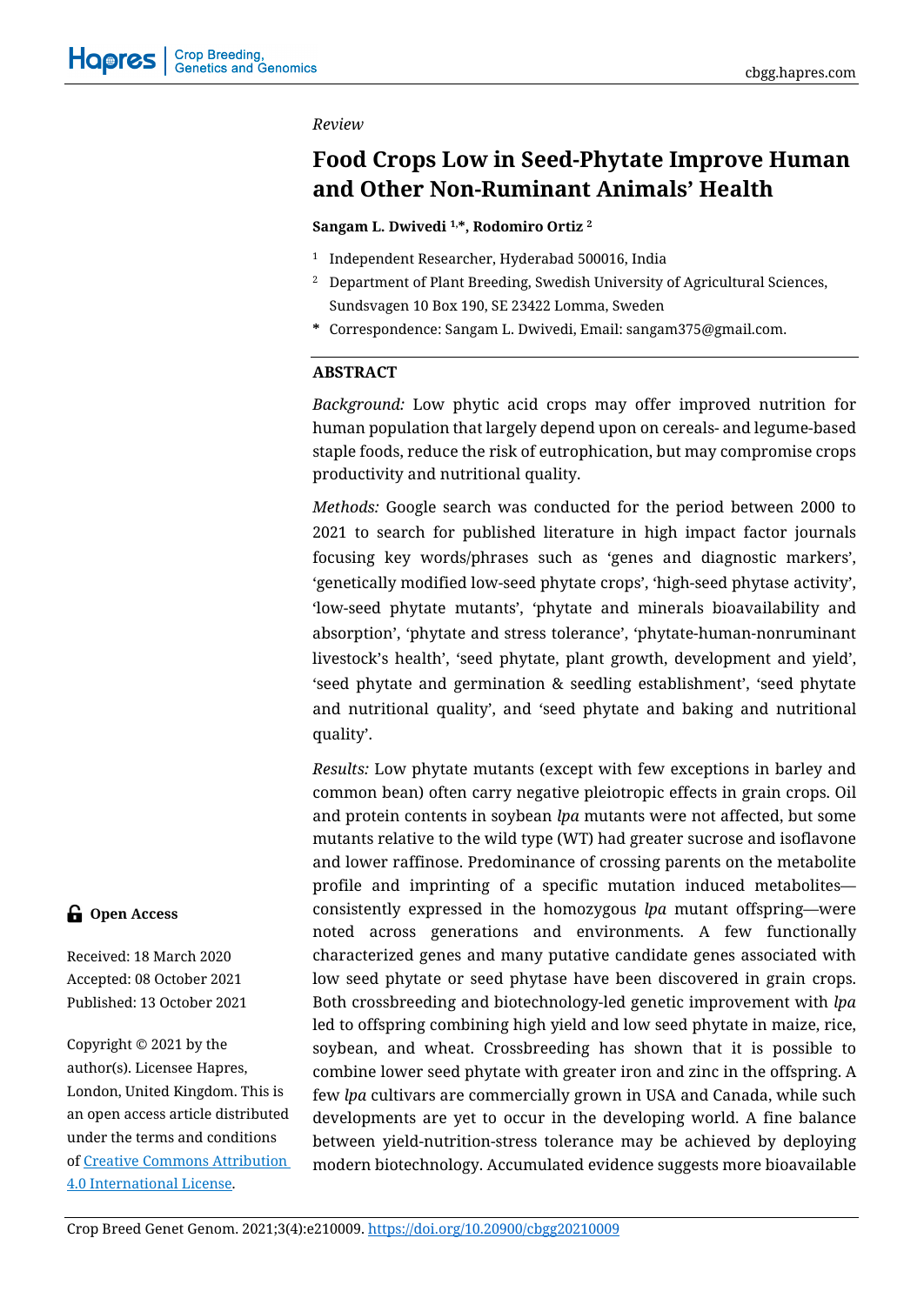iron in biofortified and *lpa* grains than normal phytate grains. The lack of phytic acid however perturb Ca distribution, which as a consequence may alter cooking time and stability of storage proteins, thereby causing serious gastrointestinal discomfort, and should be factored while developing biofortified or *lpa* beans. The low phytate-based products by and large were not associated with detrimental effects on nutritional and baking quality or retention of nutrients in the food. A long-term assessment may be necessary to assess bioavailability and absorption of minerals from diets differing in phytate concentrations and its effect on human health. Low-phytate-based feed has demonstrated substantial health and productivity benefits to nonruminant animals. Enabling policy for taxing high phytate animal waste may encourage more investments on private agricultural research programs to deal with excess phytate in food and feedstocks.

*Conclusions:* This review highlights advances regarding seed phytate or phytase activity in cultigen gene pools and suggests how to organize costeffective breeding programs for developing low seed phytate cultivars. The use of modern biotechnology effectively untangled negative pleiotropic effects associated with low phytate grains. A moderate reduction of seed phytate should be achievable to combining crops productivity and adaptation across environments. Effects of low phytate diet on human and nonruminant livestock's health are also highlighted.

**KEYWORDS:** agriculture for nutrition; biofortification; biotechnology; eutrophication; human and nonruminant livestock's health; phytate; plant breeding

# **SEED PHYTATE, CROPS PERFORMANCE, ANIMAL AND HUMAN HEALTH, AND ENVIRONMENT POLLUTION**

Phytic acid (inositol hexaphosphoric acid, InsP6), the predominant form of phosphorus storage, accounts for 65–85% of the total seed phosphorus. It is worth highlighting that phytic acid is a ubiquitous molecule, but we refer in this article to the effects of dietary phytic acids in the gut [1]. High concentration of phytic acid in foods limits micronutrient bioavailability as it binds minerals to form mixed salt phytin [2,3]. The undigested phytin excreted by humans and nonruminant animals significantly pollute soil and cause eutrophication in rivers and lakes [4]. Phytic acid is however critical for seed development, crops establishment and productivity [5]. Phytic acid contributes positively to human health as antidiabetic, antioxidant, anticancer or anti-inflammatory agent, prevent kidney stone formation, protect against atherosclerosis and coronary heart disease or in managing neurodegenerative diseases [6]. InsP6 molecule relative to citric acid exhibit significantly greater inhibitory effect against foodborne pathogens and therefore safe to use as for food preservation, food safety, and for greater shelf-life of the food products [7].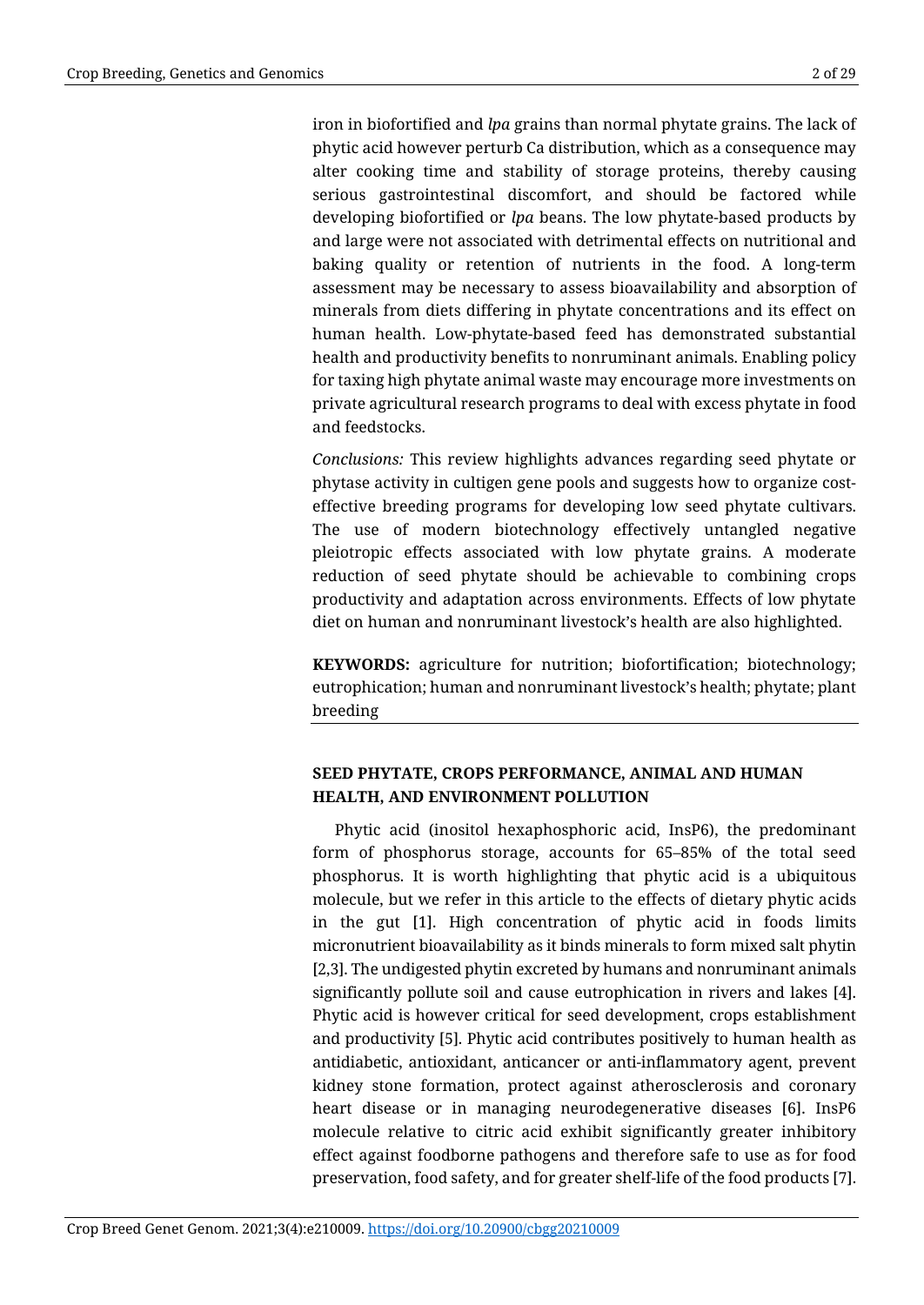Globally about 2 billion people suffer from malnutrition causing substantial burden to society. Elevated  $CO<sub>2</sub>$  in atmosphere increases phytic acid content and reduces the concentrations of essential micronutrients such as Fe and Zn in the grains, resulting nutritionally inferior crop produce, which may further aggravate malnutrition amongst the people largely dependent on grain-based food products [8].

The main biological constraint before crop-genetic enhancers is how much phytate *per se* can be reduced that is not detrimental to plants and produce is beneficial to human and animal health. They face selecting for low phytate that may reduce overall nutritional quality of seed, as well as if it can be combined with increased grain Fe and Zn. Should they block the phytate biosynthetic pathway or degrade phytate in the developing seeds? Is there genetic variation for seed phytase activity to the extent that can be exploited to develop high seed phytase crops as alternative to fungal phytase to reduce feed cost? How to minimize the negative pleiotropic effects between low phytate—agronomic defects—human noncommunicable diseases? Whether feed with varying phytate concentrations impact carcass characteristics of growing pigs or productivity of milking cows and poultry's egg laying and quality? Whether any adverse effect on flavor and sensory characteristics of bread made from low phytate whole grains? Whether consumers prefer and willing to buying and eating low-phytate-based bakery products? This review article provides some answers to these questions by highlighting the advances in quantifying seed phytate or phytase activity, and how this knowledge assists developing low seed phytate cultivars.

#### **LOW PHYTATE-INDUCED CHANGES IN SEED CHEMISTRY**

Sparvoli and Cominelli [9] summarized low phytic acid (*lpa*) mutants originated through mutagenesis in grain crops with significant alteration in seed-phytate and metabolites, most with few exceptions associated with negative pleiotropic effects (e.g., low seed germination, stunted growth, reduced seed development and weight), thus with limited value to breeders. Crossbreeding between *lpa* mutants and wild types (WTs) showed predominance of crossing parents on the metabolite profile and imprinting of a specific mutation induced metabolite signature, consistently expressed in the homozygous *lpa* mutant offspring across generations, genetic backgrounds, and environments [10‒15]. Disruption of *OsSULTR3;3* produced significant reduction in both phytic acid (PA) and total phosphorus (P) accompanied by changes in other metabolites and increased concentrations of nutritionally relevant compounds in two brown rice *lpa*-derived mutants [16].

Sakai et al. [17] noted no changes in total P and other minerals in mature seeds between two different *lpa* mutants and WT rice. They however observed significant changes in mineral localization within *lpa* seeds. P and K substantially decreased in the aleurone layer and diffused into the endosperm, while Zn and Cu localized in the narrower space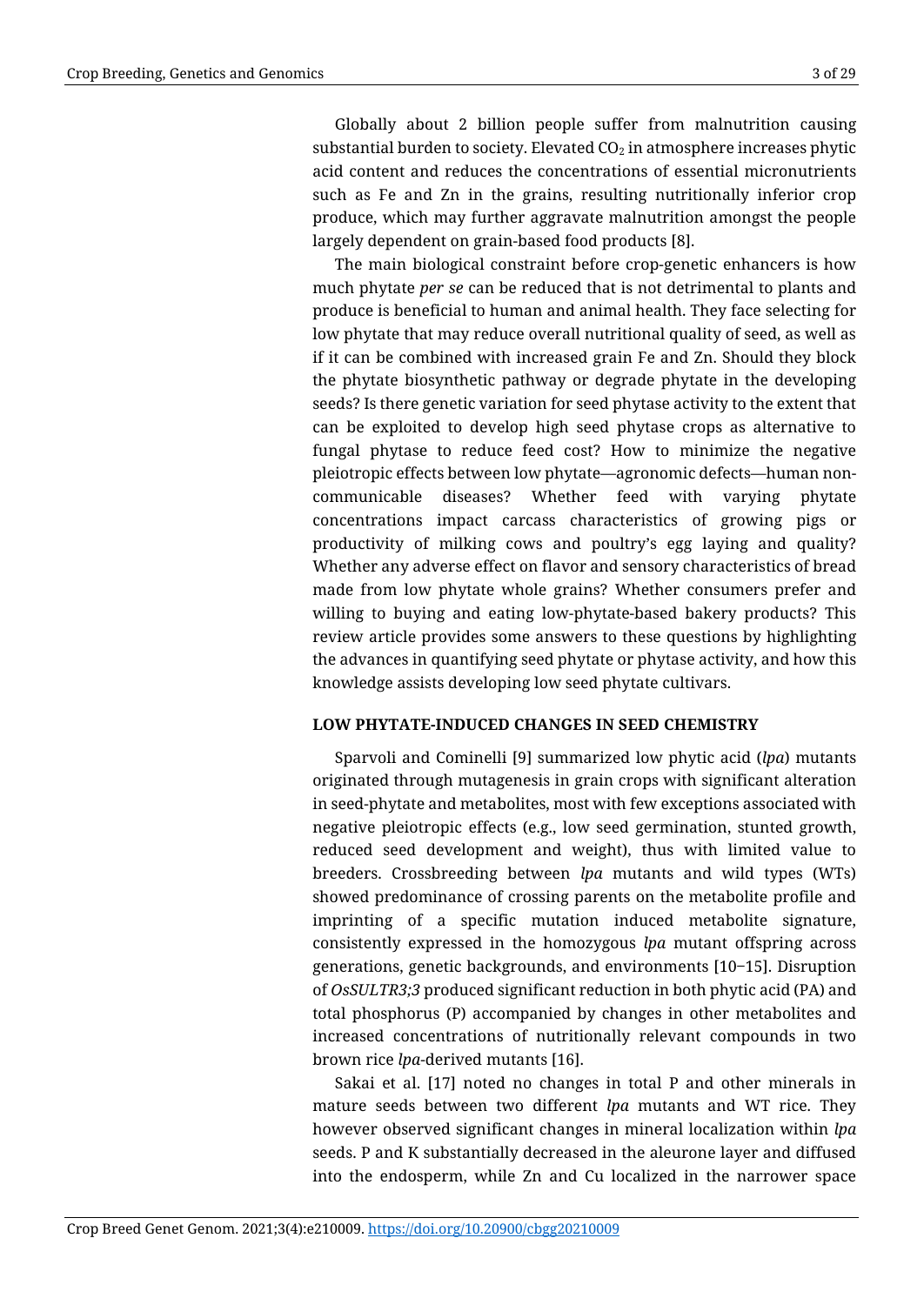the aleurone layer to the inner endosperm. The transgenic rice with the *lpa* phenotype also had similar pattern, indicating the role of phytate (InsP6) for the accumulation and distribution of minerals during seed development in rice.

The *lpa* mutants had no adverse effect on oil and protein contents or any individual amino acids and saturated fatty acids in soybean. Some mutants however consistently showed higher sucrose (47–86%) and lower raffinose (about 25%, 74–84%) and higher total isoflavone content (3039– 4305 µg g<sup>−</sup>1) than WT across environments [17,18].

The *lpa1-1* mutation in maize exerted pleiotropic effects, unrelated to phytic acid biosynthesis, on seed density, ions content and on antioxidants in the seed. The flour contained high lignin and protein content, while total starch remained the same, but structure and granule sizes changed [19].

Reducing the seed phytate means more bioavailable minerals for absorption. For example, there were significantly higher Zn absorption by 47–52% in maize and 35–52% in rice as compared to WT [20]. Fe absorption from *lpa* beans was significantly higher than from their parental lines with normal phytate [21], while Ca absorption enhanced from low phytate maize-based tortillas as compared to WT [21].

Clearly, *lpa* mutants are useful genetic resource to enhance the bioavailability of minerals. However, some changes in seed chemistry and localization of minerals within *lpa* seeds were noted in cereal and grain legume crops, thus requiring careful selection of *lpa* mutants with no adverse impact on nutritional seed quality.

# **ASSAY FOR IDENTIFYING** *lpa* **SEEDS IN MUTAGENIZED OR BREEDING POPULATIONS**

A simple and cost-effective high throughput assay is needed to support breeding for low seed phytate crops. The currently available seed phytate assay protocols are destructive in nature and based on quantification of P in the flour obtained by milling the seeds [22‒24]. More recently, a seed density-based method directly identifies the putative *lpa* mutant seeds in a mutagenized maize (*Zea mays*) population. It is based on the principle that *lpa* seeds are lower in density than WT. The *lpa* seeds float in concentrated sugar solution (density 1.218–1.222 g cm<sup>-3</sup>) due to their lower density, unlike WT sibs that sink. This is non-disruptive, cost effective and timesaving assay that may be used to identify putative *lpa* seeds when screening mutagenized or early generation breeding populations [25]. In the absence of data available to demonstrate it could work with any *lpa* mutation in any species, the low-phytate phenotype should, however, initially be evaluated by FT-NIR for faster though destructive assessment [26] or nondestructive assessment by EDXRF [27], and later confirmed by wet seed chemistry in advanced generations.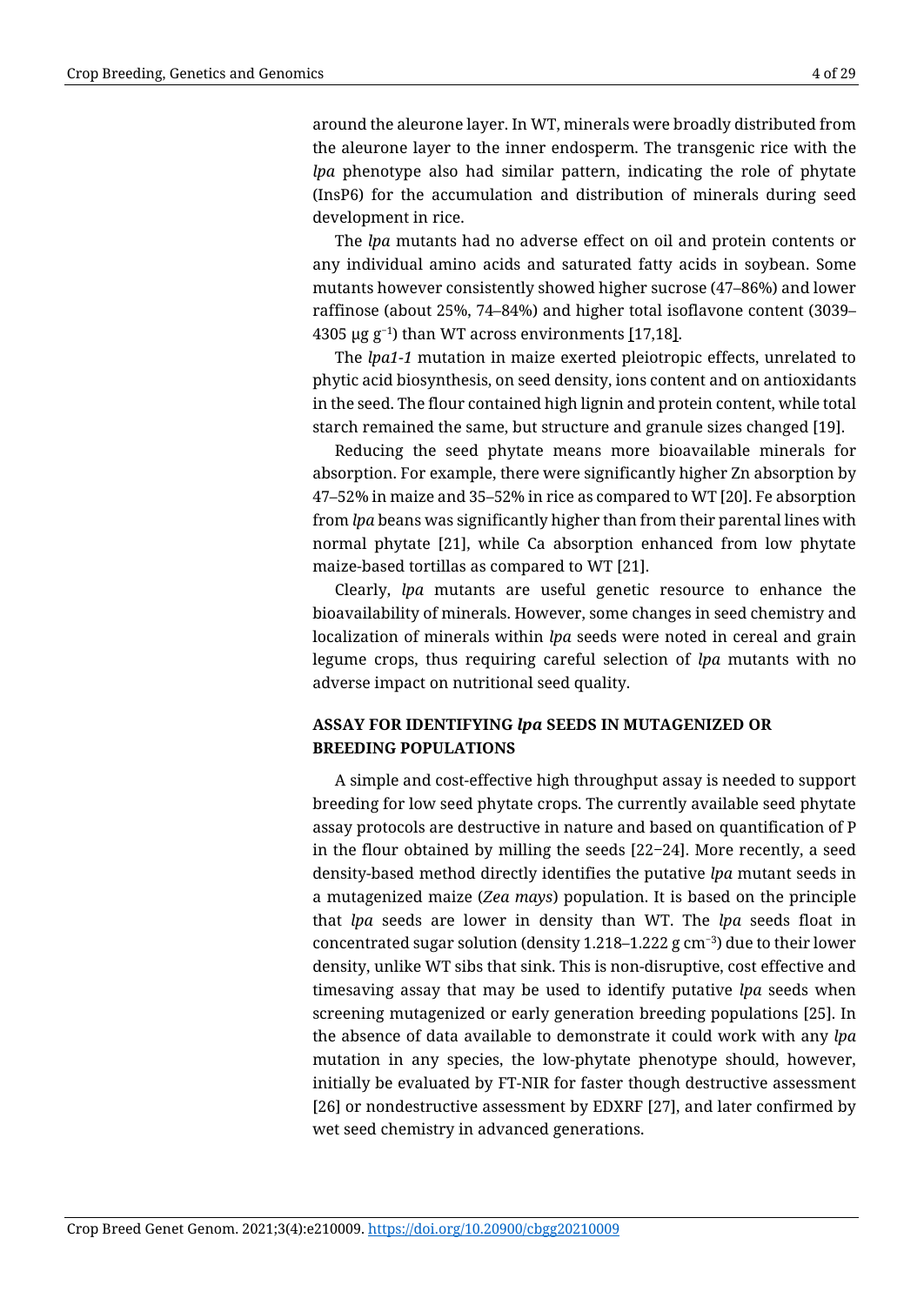## **GENES AND DIAGNOSTIC MARKERS ASSOCIATED WITH LOW SEED-PHYTATE OR HIGH SEED-PHYTASE ACTIVITY IN GERMPLASM POOLS**

To date a number of low phytate mutants as well a few germplasms with high seed phytase activity were reported in cereal and food grain legume crops [9,25,28–35]. Livestock's raiser often adds fungal phytase to enhance feed value, however, it increases feed cost. Diagnostic markers are genetic tags (a string of DNA) which may be indirectly used to select for specific phenotypes (i.e., plant height, seed weight and quality or disease resistance, among other characteristics) in plant breeding. A few functionally characterized genes associated with low seed phytate, such as *Pvmrp1* (orthologous to the *lpa* genes *AtMRP5* and *ZmMRP4*) in common bean [18], *dlMIPS* in dolichos bean [36], *Mf3*, *DH2* and *CB5* in maize [37], *OsITP5/6K-1*, *MIPS*, and *SPDT* in rice [38‒40], *ABCC5* and *MIPS* in soybean [41,42], and *TaIPK1* in wheat [43], or their homologs in other crops, have potential to accelerate the development of food or feed crops low in seed phytate. In addition, the function of putative candidate genes associated with low-seed phytate or high seed-phytase activity in cereals and food grain legumes [44‒50] must be validated prior to use in crop breeding.

# **DEVELOPING LOW SEED PHYTATE BREEDING POPULATIONS/ADVANCED LINES AND CULTIVARS**

Developing low phytate crops that yields well in optimal and stressed field environments is a significant breeding challenge. Plant breeders often face the dilemma about the extent of phytate to reduce in the grains that does not adversely impact growth and productivity of new cultivars but at the same time the produce is beneficial to human health. Progress in breeding or genetically engineered resource use efficient cultivars continues. While there are alternative approaches to deal with the problems posed by seed-derived dietary phytic acid, for example, use of phytase enzyme as feed additive or biofortification breeding. The proof of concept has been demonstrated that breeding for low (moderate reduction) phytate crops is achievable given adequate time and support. Populations at risk for iron and zinc deficiency, especially in developing economies, will benefit from production and consumption of low phytate grains, and find acceptance among farmers for sustainable agricultural production [51]. Both conventional (mutation or crossbreeding aided by applied genomics) and biotechnology (genetic engineering or gene editing) approaches have led to development of several low seed phytate lines yielding at par or 5–10% lower than the normal phytate cultivars as detailed herewith.

### **Mutation Breeding**

Physical and chemical mutagens were used to obtain stable low phytate mutant lines with moderate to severe reduction in seed phytate. When assessed the performance of sets of barley sib lines homozygous for WT or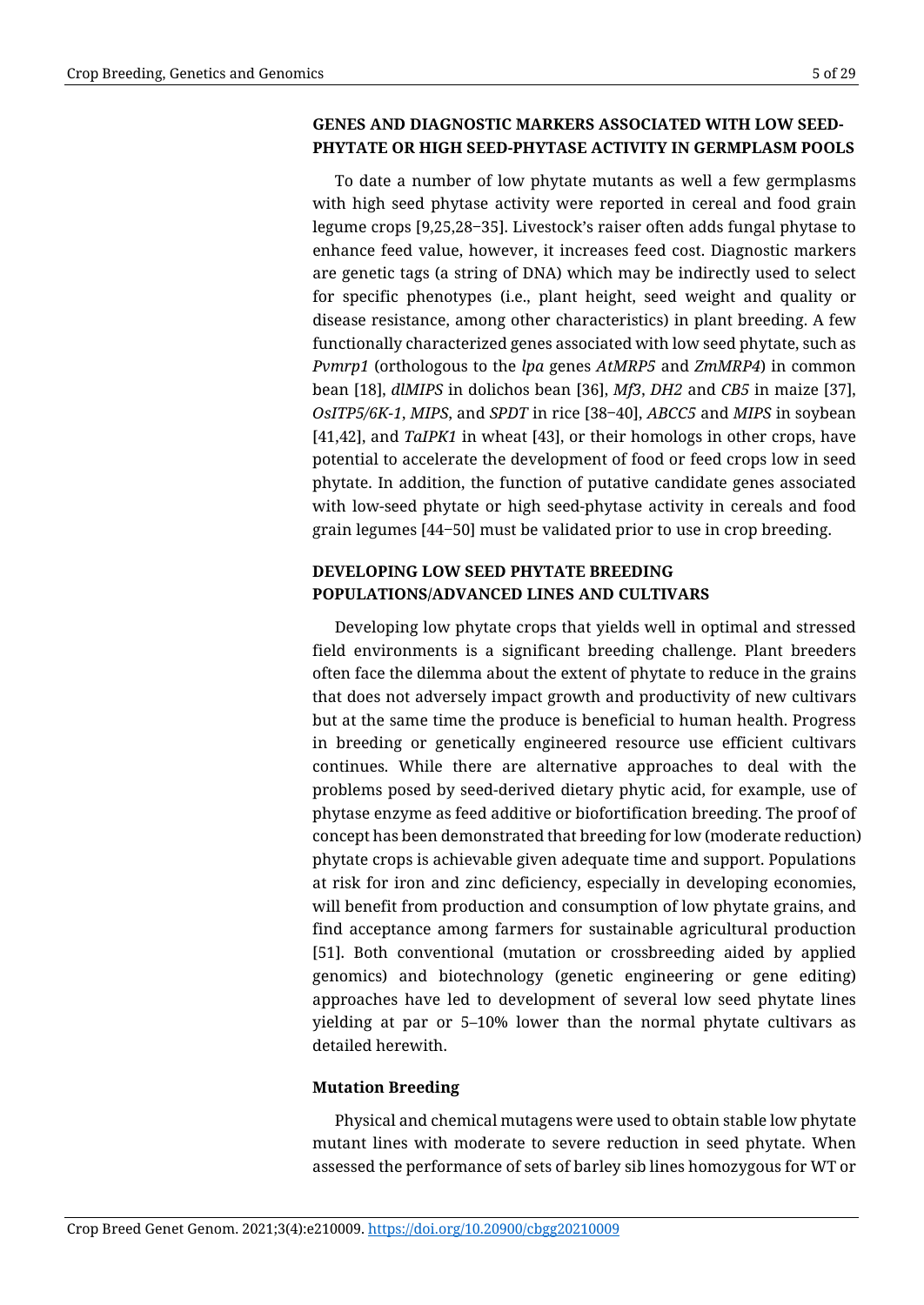homozygous for one of the four independent *lpa* mutations (*lpa1‐1*, *lpa2‐1*, *lpa3‐1*, and M955) in 'Harrington', Bregitzer and Raboy [28] noted that WT sib sets yielded at par with 'Harrington', thereby suggesting presence or absence of *lpa* alleles as the major constraint to productivity in WT and low phytate lines. All mutations except *lpa1‐1* yielded low in rainfed environments, thus suggesting that reduced stress tolerance accounts for low yield in other low phytate mutants. The *lpa1-1* mutation being aleurone specific avoided yield loss under rainfed. The superior yield performance of *lpa1‐1* was further confirmed when six low phytate barley mutants including *lpa1‐1* were evaluated in multi-environment trials. *lpa1‐1* had no adverse effects on yield while *lpa4-1* resulted in low yield loss (3.5%) across all locations. In optimal environments, *lpa1-1*, *lpa3-1*, and *lpa4-1* had yields similar to or within 5% range of that for WT sibling isolines [30]. The desirable effect of *lpa1‐1*—limited to aleurone layer may be directly introduced in breeding programs to develop cultivars for stress-prone sites while *lpa1-1*, *lpa3-1*, and *lpa4-1* may be exploited for developing barley cultivars adapted to optimal environments.

The *lpa* trait increase the nutritional quality of foods and feeds and improve P management in agriculture. These mutations are often accompanied by negative pleiotropic effects leading to agronomic defects —either seed viability and germination or plant growth and development or increase the resistance to cooking—limiting value to the breeders. Thus, achieving *lpa* mutants endowed with no negative pleiotropic effects on seed germination and field emergence or productivity is still a significant breeding challenge [52].

#### **Crossbreeding**

Low phytic acid enhances bioavailability of micronutrients but may reduce seed germination and yield. Thus, improving seed yield and germination is the major breeding target while developing low phytate grain crops. High and low phytic acid maize populations isolated after three cycles of recurrent selection differed significantly for phytic acid concentration. The *lpa* population showed improved seed germination and bioavailable Fe was at par with *lpa* inbred lines. Recurrent selection for phytic acid level is thus a viable option for improving Fe bioavailability while maintaining good seed germination in *lpa* population [53]. Crossbreeding of *lpa* mutants with cultivars led to offspring combining high yield and low seed phytate in rice. Phytic acid content among the offspring was however dependent on environment and phytic acid contents of the crossing parents [54]. In a field test involving low phytate offspring derived after three successive backcrosses involving CX1834 (low-phytate) and B019 (normal-phytate) soybean lines, Spear and Fehr [54] identified one low phytate progeny with improved seed germination (equivalent to normal phytate) while other low phytate offspring had reduced germination. Low phytate (LP) soybean lines (56CX-1273; 56CX-1283) had field emergence and seed yield at par with cultivars (normal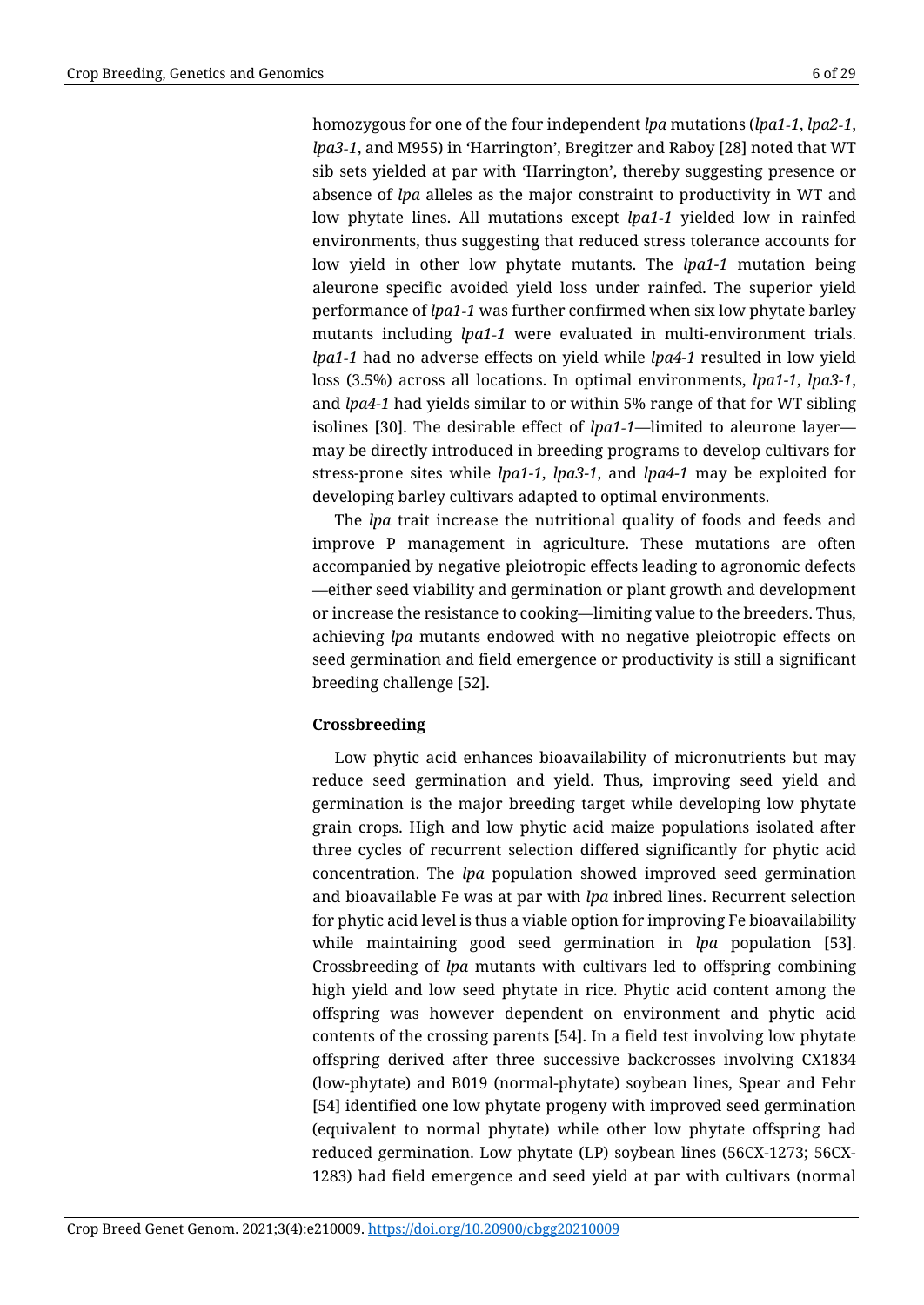phytate, NP) '5002T' and 'Osage', but with greater seed protein and ultrahigh soymeal protein. No crossover interaction or change in ranks for inorganic P (Pi) suggests that it is achievable to differentiate LPs from NPs irrespective of test environments [55]. The mutated gene may have also different effects in different species. The *lpa1* mutant, the only characterized mutant in common bean, is devoid of negative pleiotropic effects normally associated with *lpa* mutants. It affects the *PvMRP1*, the gene coding for a putative tonoplastic phytic acid transporter [56]. Further, it was shown that loss of *PvMRP1* is compensated by *PvMRP2*, however, its effect was seen in leaf tissues instead in seeds. The GUS activity in different organs of transgenic *Arabidopsis thaliana* and *Medicago truncatula* harboring 1.5 kb portion of the intergenic 5ˈ sequences of both *PvMRP* genes suggests a refined species-specific mechanism regulating gene expression for *PvMRP* genes [57].

### **Genomic-Led Breeding**

Low phytate trait in rice has been successfully introgressed into otherwise high phytate 'Super Basmati' genetic background (*lpa12-3*, *lpa111-1*, *lpa141*, *lpa56-3*, *lpa53-4*, *lpa99-2*, *lpa205-4*), with improved seed germination and 4–18% yield advantage over parent cultivar [58].

In maize, a mutant plant with a *lpa2-2* allele accumulates less phytic acid in seeds. The microsatellite marker 'umc2230' co-segregate with low phytate conferred by *lpa2-2* alleles and may be deployed to develop low phytate maize [59]. Using umc2230 and marker-aided backcrossing, four low phytate maize lines with agronomic traits similar to its recurrent parent were bred [60]. A co-dominant cost-effective SNP marker for *lpa1- 1*, caused by a single amino acid change from alanine to valine, differentiated maize inbred lines varying in phytic acid, and upon validation successfully distinguished homozygous dominant (WT) from homozygous recessive (*lpa*) or heterozygous genotypes at early vegetative phase [61].

A high throughput molecular marker assay detected a perfect association between recessive mutations in soybean genes homologous to the maize *lpa1* linked with low seed phytate and identified for the first time a novel *lpa2-b* allele in a soybean line M766 which may be deployed in breeding for developing low phytate soybean germplasm. Two recessive MRP4/MRP5 mutant loci together confer low phytate phenotype in soybean unlike one single recessive mutant locus sufficient for expression of low phytate in maize. *MIPS1* causes modifications to seed phosphorus and carbohydrate contents and improve nutritional value of soybean food and feed [62]. A Kompetitive allele specific PCR (KASP) assay-based marker BARCSOY\_11\_1495 was 93–97% effective in identifying low phytate mutation, which also differentiated advanced lines varying on seed phytate [63]. KASP assays are simple and cost effective and therefore may be deployed in soybean breeding.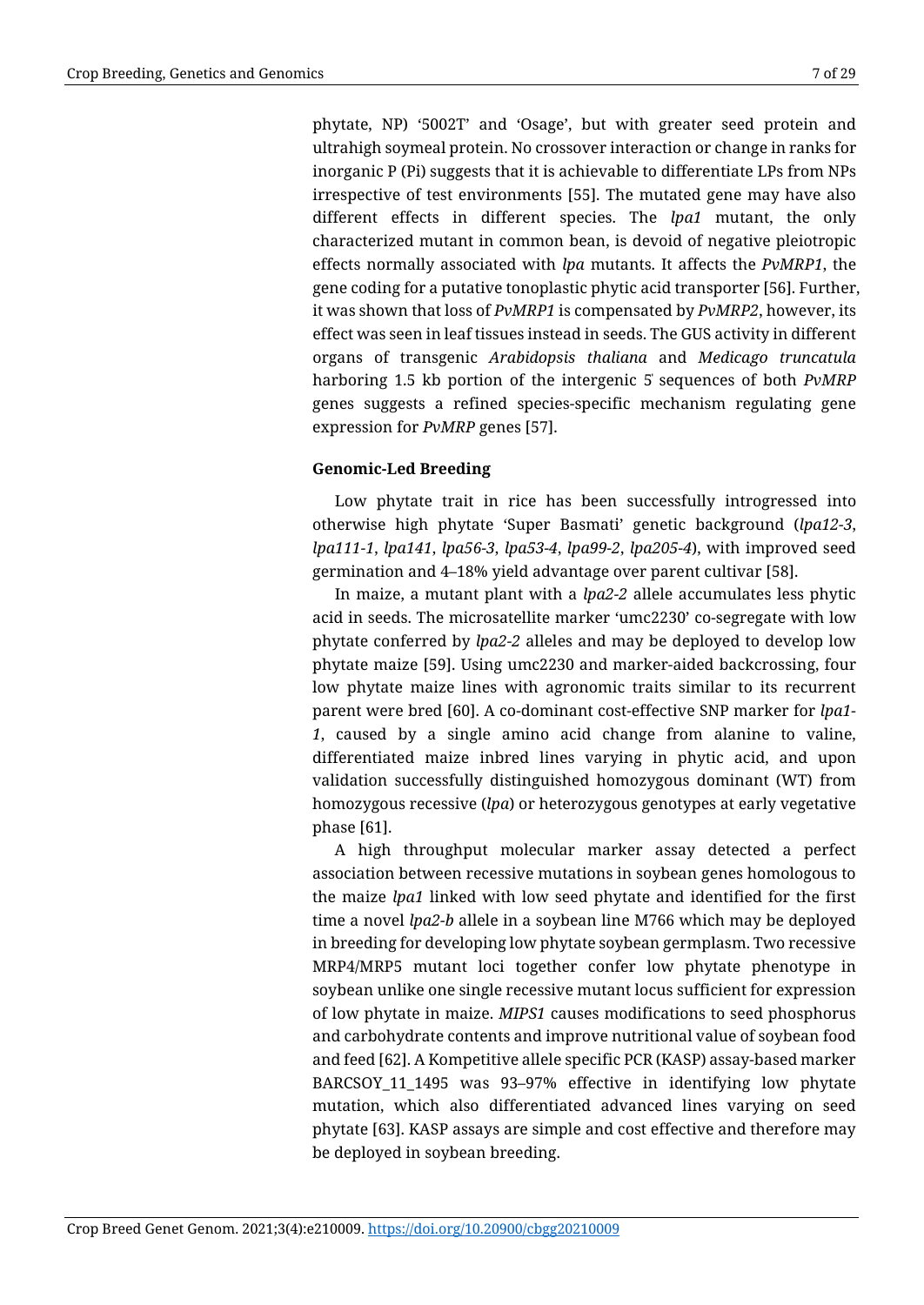To date a few low seed phytate cultivars such as barley 'Herald', 'Clearwater', and 'Sawtooth' [64‒66] and soybean 'USDA-N6003LP' and 'N6202' [67,68] have been released for cultivation in USA. These cultivars were developed by crossbreeding, and combine moderate reduction in seed phytate, multiple fold increase in Pi, adaptation, productivity (yielding at par or up to 90% of the control), seed quality, and good field emergence. 'CDC Raezer' and 'CDC Limerick' field peas combining low seed phytate and resistance to diseases have been released in Canada [69,70].

### **Nutritional Quality**

Quality refers to the variation in physical and chemical characteristics of seeds associated with low seed phytate. A multilocation evaluation of two *lpa* soybean mutants revealed that *lpa* did not affect oil and protein contents or protein and oil quality. However, *Gm-lpa-TW75-1* had consistently higher sucrose (+47–86%) and low raffinose (−74–84%) contents than WT, while *Gm-lpa-ZC-2* had higher total isoflavone content (+3039–4305 µg g<sup>−</sup>1) than WT. Furthermore, F3-derived *lpa* lines had total isoflavone content greater than WT, suggesting that *lpa* mutant lacks negative effects on seed quality [18].

The *lpa* soybean mutant *Gm-lpa-TW-1-M* relative to WT unraveled remarkable metabolic differences. The raffinose oligosaccharides and galactosyl cyclitols were reduced while sucrose and free amino acids were increased. Such induced metabolite changes were nearly unaffected by the crossbreeding involving *lpa* and WT and consistently expressed over generations and environments, indicating that this mutant is the ideal genetic resource to produce soybean seeds stably exhibiting low phytate trait with no adverse impact on seed metabolite changes in the offspring [10].

Soybean seeds low in phytate, high in sucrose, and low in raffinosaccharides are highly desirable from a nutritional and environmental standpoint. Seed phytate levels are not reduced significantly after *mips* mutation in double mutant *mrp-l*/*mrp-n* as revealed by the analysis of recombinant inbred lines (RILs) resulting from crossing two soybean *lpa* mutants bearing *mips* mutation on chromosome 11 (VP-5089), and *mrp-n* plsu *mrp-1* mutations on chromosomes 3 and 19, respectively. The mutant *mrp-l*/*mrp-n* reversed, however, the desired high sucrose/low stachyose/low raffinose of homozygous soybeans for the *mips*/*mips*). The homozygous *mips/mrp-l/mrp-n* had 7.7% sucrose, 4.2% stachyose and 0.94% g-1 in dry seed. The *myo*-inositol flux in *mips* seeds may be changed by blocking phytic acid transport—which is affected by mrp-l/mrp-n—from the cytoplasm site where its synthesis occurs to the storage site, thus restoring to the levels noticed in the wild type the raffinosaccharides [71]. Such results demonstrates the effects of these low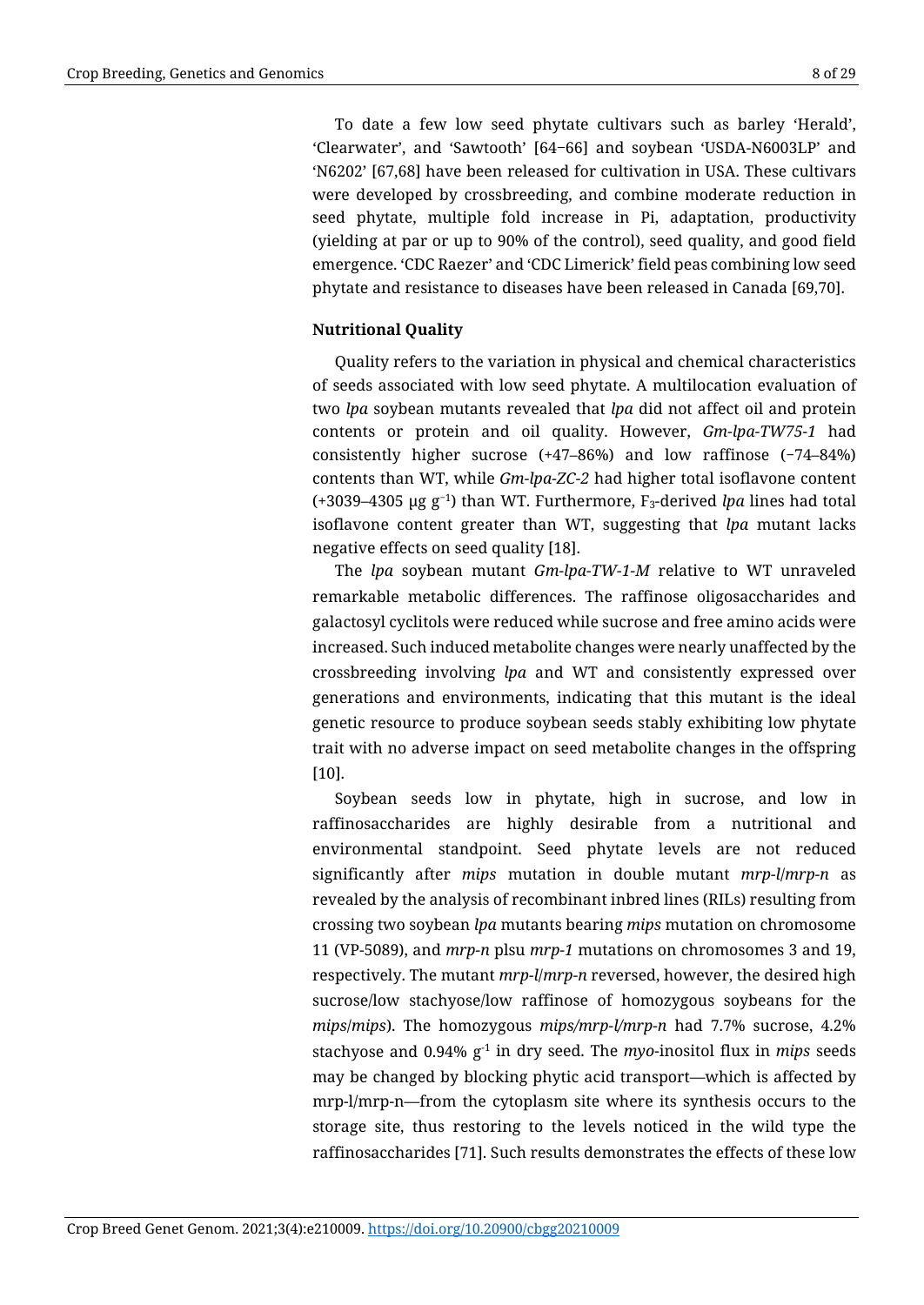phytic acids related to mutations regulating seed phytate and oligosaccharides.

Hard-to-cook (HTC) defects of *lpa* beans relative to the wild types is due to presence of lectin phytohemagglutinin L (PHA-L) in seed. The lack of phytic acid perturb Ca distribution that as a consequence alters the cooking time and the stability of a bean storage protein, a lectin, causing severe gastrointestinal discomforts [72]. Whether *lpa* beans provide more bioavailable iron than a biofortified bean? The biofortified and *lpa* beans provide more bioavailable iron (421 and 431 µg vs 278 µg) than control beans (regular iron and PA concentrations) to reduce iron deficiency in healthy Rwandese women with low iron status [73]. Thus, adverse gastrointestinal effects of reduced iron bioavailability should be investigated to factor while developing biofortified or *lpa* beans.

A pronounced effect on phytic acid and metabolite profile was reported when two *lpa* rice mutants each carrying *myo*-inositol kinase mutated genes *OsMIK* or *OsMRP5* were intercrossed. The phytic acid content in resulting double mutant was reduced by −63% relative to −26% or −47% in single mutant, while the metabolite profile was predominated by the *OsMIK* mutation effect. Crossbreeding of two single-gene *lpa* rice mutants may generate offspring with significant reduction in phytic acid and a mutant gene-specific metabolite signature [74].

In summary significant progress have been achieved that generating *lpa* mutants and subsequently transferred the *lpa* trait into elite genetic background, which may be further used as a genetic resource for crossbreeding with the aim of releasing newly bred cultivars. Availability of genetic tags (DNA markers) and associated high throughput genotyping assay to breeding programs in National Agricultural Research Systems (NARS) may accelerate development and release of low seed phytate cultivars in low- and middle-income countries (LMICs).

#### **GENETICALLY MODIFIED LOW SEED PHYTATE CROPS**

Breeding for low phytate either through induced mutations or crossbreeding has been frustrating due to negative pleiotropic effects between low phytate and desirable agronomic traits, including seed yield and germination. Alternative to both is either blocking the phytate biosynthetic pathway or degrading phytate in developing seeds to produce low phytate crops through genetic engineering.

Maize *lpa1* mutants are defective in MRP ATP-binding cassette (ABC) transporter that is highly expressed in embryos, but also in immature endosperm, germinating seed, and vegetative tissues. Silencing this transporter in an embryo-specific manner produced maize transgenic seeds that were low in phytic acid and high in Pi that germinate well, and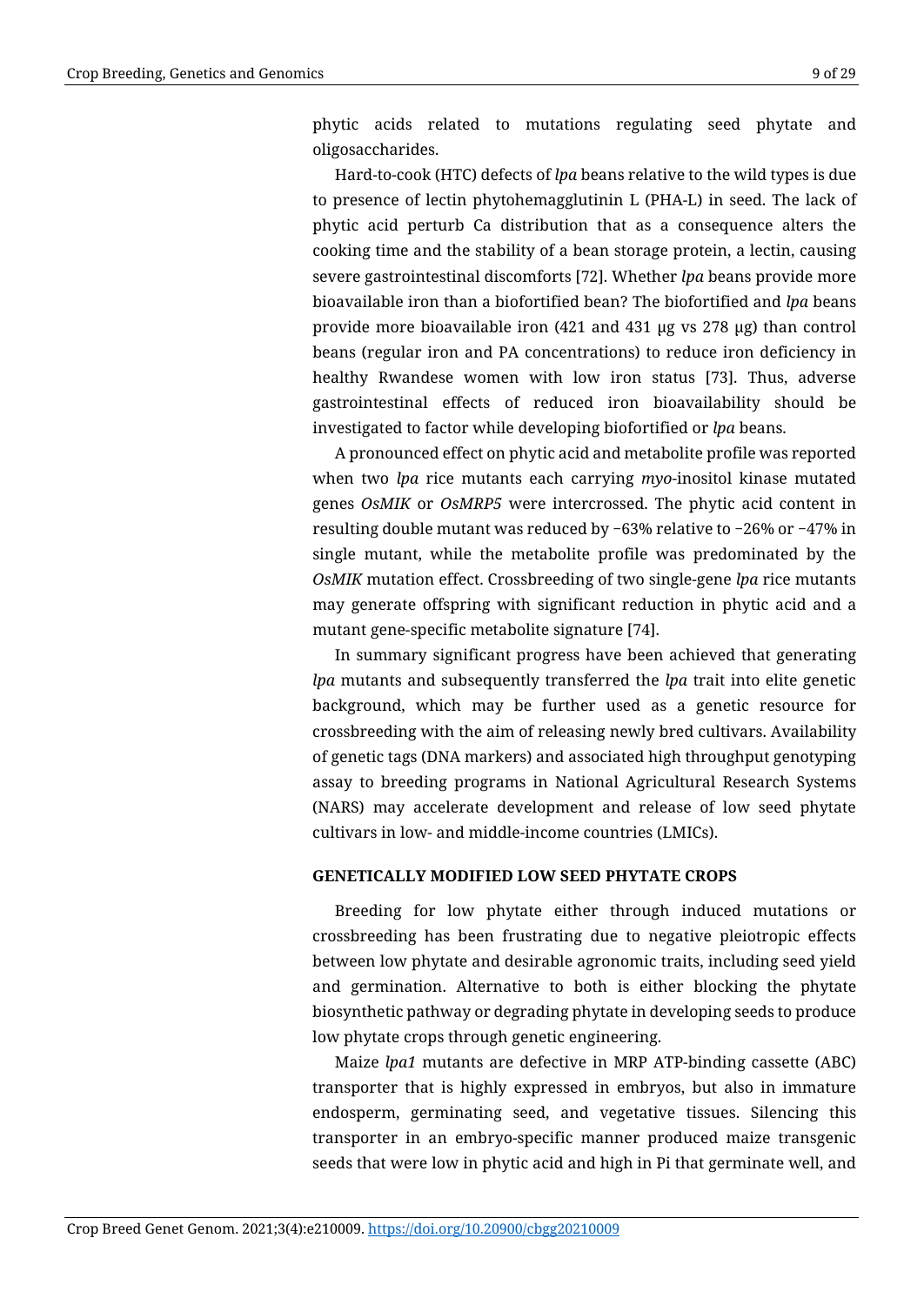were not associated with reduction in seed weight. Furthermore, suppressing the homologous soybean MRP gene also produced low-phytic acid seed, paving the door that this technology may be possibly applied in other crops as well [74].

RNAi-mediated down-regulation of *OsITP/6K-1*, which altered the transcripts of essential phytic acid pathway genes without affecting the transcript of other *OsITPK* homologs, led to 46% reduction in seed phytate and 3-fold increase in Pi. The low phytate seeds exhibited 1.3- and 1.6-folds increase in Fe and Zn in polished seed endosperm, respectively [39], while RNAi-mediated embryo-specific downregulation of *ITPK-2* produced rice seeds in relation to WT reduced phytic acid by 37%, nearly 3-fold increase in Pi, and increased iron and zinc in polished rice grains. Importantly, the reduced phytic acid content had no adverse impact on seed germination or seedling growth of transgenic rice [75]. A decrease in *IPK1* transcript levels in RNAi-mediated silencing of *IPK1* at T<sub>4</sub> generation wheat seeds resulted in 28–56% low phytate, and significant increases in Pi, and Fe and Zn. However, lowering seed phytate adversely impacted seeds spikelet<sup>−</sup><sup>1</sup> [43]. More importantly, the silencing of these genes in homozygous transgenic lines did not lead to any defect in seed development including low germination or overall agronomic performance as often evidenced in mutagenesis. CRISPR/Cas9-mediated disruption of *TaIPK1A* gene in cv. 'Borlaug 2016' reduces phytic acid and improves iron and zinc accumulation in wheat grains [76], while knocking out three functional paralogs of *BnITPK* resulted low phytate mutants with an increased Pi in the canola (rapeseed) grade spring cultivar 'Haydn' [77]. These are thus important genetic resources for the development of biofortified cultivars of wheat and rapeseed.

The targeted disruption of the expression of *MIPS1* using seed specific promoter in soybean resulted in  $T_4$  generation lines with 39-41% reduction in seed phytate as compared to WT. Significantly Fe, Zn and Ca, respectively, increased by 15–22%, 7–11% and 10–15% in low phytate lines [78]. Transgenic lines expressing *inositol polyphosphate 6-/3-/5-kinase* gene specific RNAi construct in seeds of 'Pusa-16' soybean cultivar had exceptionally low seed phytate levels, moderate accumulation of Pi, and elevated mineral contents [79].

Clearly, a few transgenes are now available as well new mutants through CRISPR/Cas9 mediated gene editing for targeted reduction of seed phytate without adverse impact on plant growth, development and reproduction in cereals and grain legumes.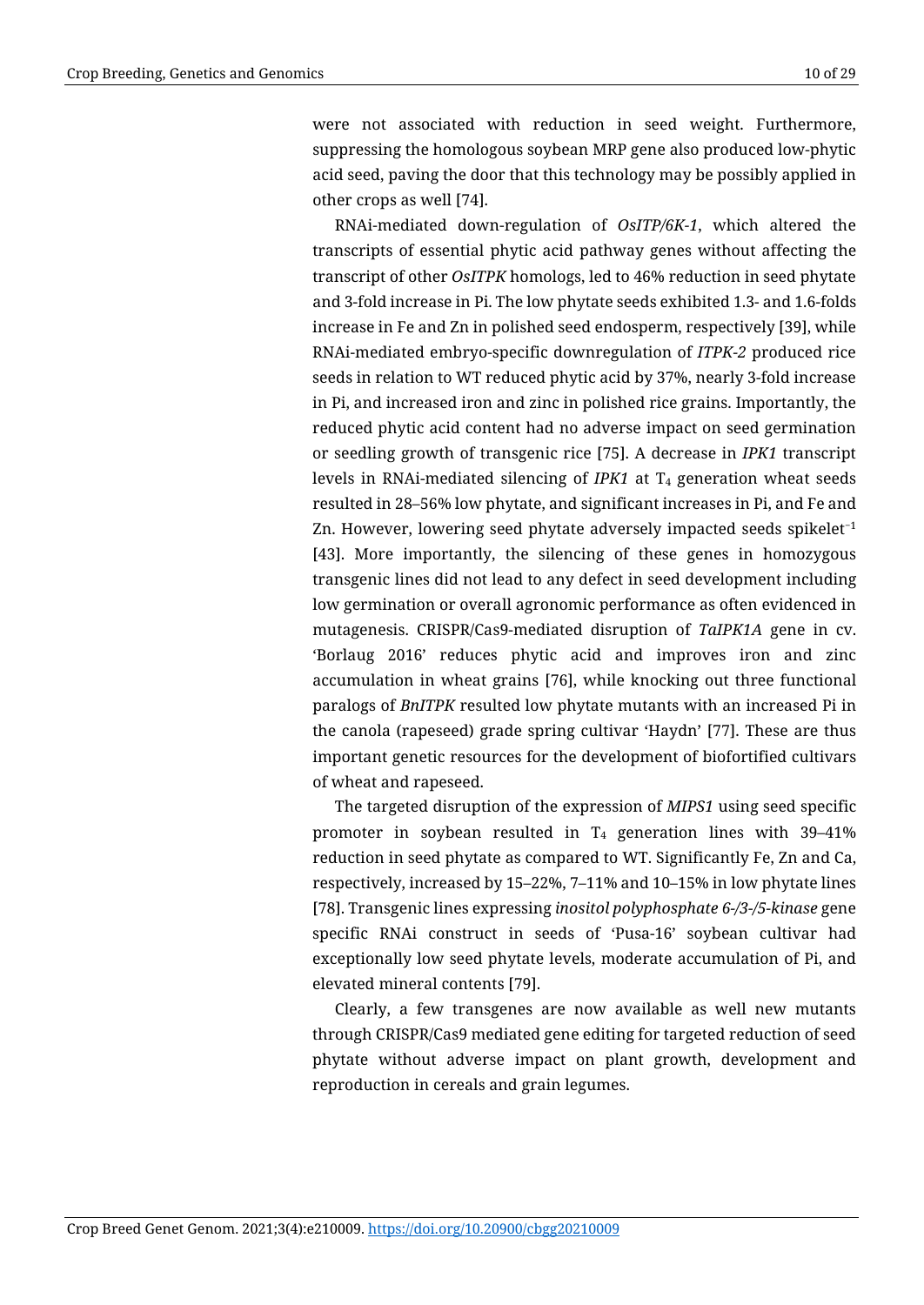# **COMBINING HIGH IRON AND ZINC DENSITY WITH LOW PHYTATE TO ENHANCING MICRONUTRIENTS BIOAVAILABILITY**

Widespread malnutrition, caused by deficiency of Fe and Zn, afflicts more than two billion people globally. A high phytate diet is associated with reduced absorption of Fe and Zn in the gastrointestinal tract [80]. Molar ratios of Phytate:minerals are used to estimate micronutrient bioavailability. Phyt:Fe molar ratio above 1 causes negative effect on Fe absorption, while a Phyt:Zn molar ratio above 15 cause low Zn bioavailability [81,82]. Biofortification has been successful to improving seed Fe and Zn contents in grain crops [83]. While breeding for low seed phytate is often (with few exception) mirrored with negative pleiotropic effects [5], combining it with seed biofortification another dimension of conflict for the plants and human health [9,84].

Double mutant offspring originating from a cross between high- and low-density mutants displayed in grains significantly higher Zn and low phytic acid contents, and lowest molar ratio of phytic acid to Zn across all environments. Such progenies contained relatively high content of bioavailable Zn in brown rice [85]. The homozygous *lpa* and WT offspring and double *lpa* mutants originating from crosses involving *MIPS1* and *IPK1* soybean mutants with WT or crossing the mutants among themselves revealed that *lpa* trait of the *MIPS1* mutant was not altered by crossbreeding with a WT cultivar. The *lpa* offspring had InsP6 reductions of about 44% compared to WT. *IPK1* offspring had up to 12.4 mg g<sup>−</sup><sup>1</sup> accumulation of specific InsP3-InsP5 reduction compared to the progenitor *lpa* mutant (4.7 mg g<sup>−</sup>1). The extent of InsP6 reduction (43–71%) depended on the WT crossing parents, with double mutants exhibiting up to 87% InsP6 reductions. *IPK1* offspring had substantial accumulations of specific InsP3-InsP5 isomers (up to 12.4 mg g<sup>-1</sup>) compared to the progenitor *lpa* mutant (4.7 mg g<sup>-1</sup>), while the extent of InsP6 reduction (43–71%) depended on the WT crossing parent. Double mutants exhibited up to 87% InsP6 reductions accompanied by moderate accumulations of InsP3-InsP5 (2.5 mg g<sup>−</sup>1). Crossbreeding therefore modulates the amounts of both InsP6 and InsP3-InsP5 contents in *lpa* soybean mutants and improve their nutritional quality [86]. In wheat, gamma rays induced mutants showed more than two-fold higher grain Fe and Zn concentrations, 1.5-fold lower phytic acid concentration, and 3.8- and 6.6-folds lower Phyt:Fe and Phyt:Zn molar ratios compared to WT [87]. Thus, valuable genetic resources for use in breeding to select for increased Fe and Zn concentrations and lower phytic acid, a win-win combination, to minimize the risk of micronutrients malnutrition in humans.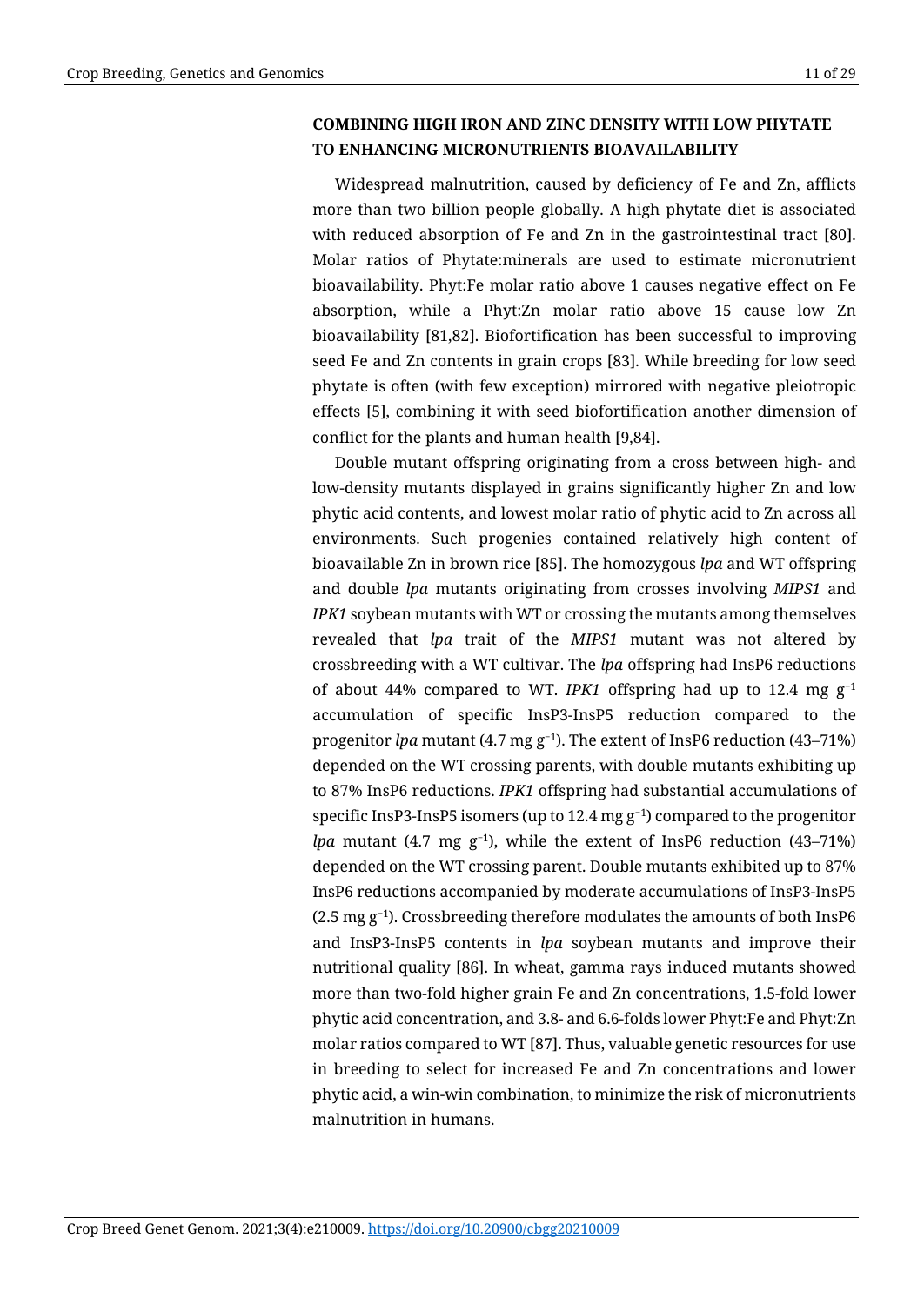# **BAKING AND NUTRITIONAL QUALITY, NUTRIENT RETENTION, IN VIVO BIOAVAILABILITY AND ABSORPTION OF MINERALS**

Biofortification often alters the flavor, taste, appearance, and other feature of the foods, which may limit the consumer acceptance. Equally important is whether poor consumers prefer and are willing to buy nutritious foods. A few surveys and choice preferences experiment from Asia and Africa regions revealed that poor consumers prefer nutritionally enhanced (Fe, Zn, or Vitamin A) food. Food with little or no effect on taste and appearance is regarded more positively than that with significantly altered characteristics. However, willingness to pay for nutritional attributes is small [5,88].

# **Baking and Nutritional Quality**

The *lpa* hard wheat-derived germplasm was not associated with detrimental effects on flour protein concentration, dough mixing properties, or bread loaf volume, but showed substantial increase in flour ash concentration relative to WT wheat. Higher flour ash is an indication of higher proportion of aleurone and bran fragments and Asian noodles prepared from such flour have dull appearance. The *lpa* germplasm had significant redistribution of minerals from the bran to the endosperm. The *lpa* soft wheat had greater sodium carbonate and sucrose, which is an indication that *lpa* wheat had greater apparent starch damage or pentosan content than its WT sibs [89].

A comparative study involving WT and *lpa* lines in the genetic background of 'Grandin' red spring wheat revealed no differences in total P concentration, however, the distribution of P between phytic acid and Pi was altered [90]. This research shows that Pi in *lpa* grain was up to 340% of WT grain, while phytic acid phosphorus in *lpa* grain reduced to as low as 65% of the concentration in WT grain. Moreover, such differences in P were also reflected in flour: Pi in break and reduction flours of *lpa* wheat was 3 to 4 times the concentration in break and reduction flours from WT wheat, with total P concentration in *lpa* flour 20% greater than in WT flour. Furthermore, mineral concentrations in bran and shorts of *lpa* and WT wheats were similar. However, magnesium (Mg) concentrations in *lpa* break and reduction flours were significantly greater than in WT flour. The *lpa* wheat had little effect on concentrations of other minerals, while *lpa* grain flour had on average greater ash (4.38 g kg<sup>-1</sup>) than WT grain flour ash (3.86 g kg<sup>−</sup>1). The protein content of *lpa* and WT flours was similar. The *lpa* flour had a longer time to mixograph peak and greater mixograph peak height than WT flours, while bread loaf volume between *lpa* and WT flours was similar. Thus, *lpa*-derived germplasm can produce flours with greater Pi and Mg concentration and little effect on bread flour functionality.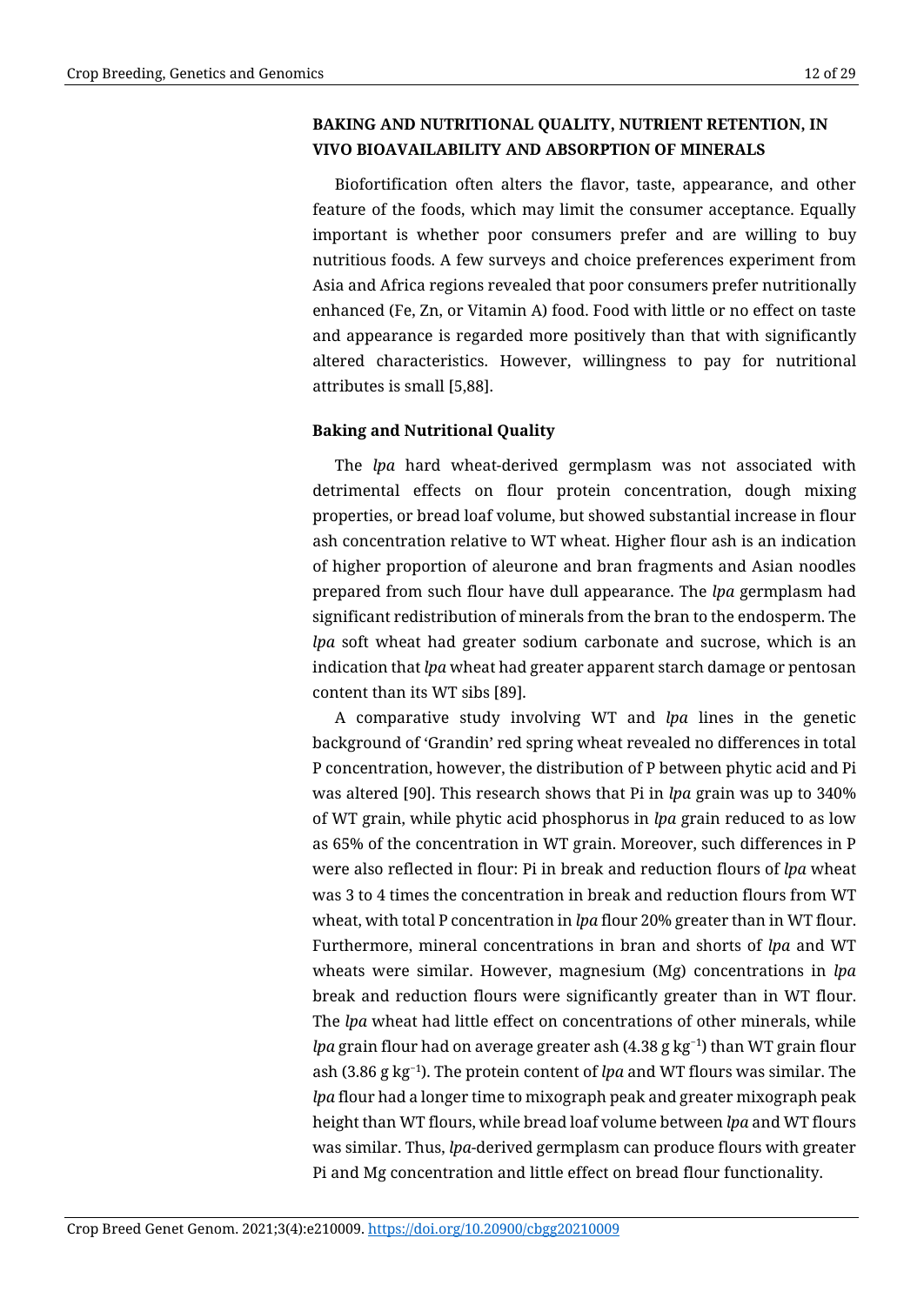#### **Nutrient Retention**

In a comparative study of Fe, Zn, and phytate retention after preparing common household recipes Hummel et al. [3] noted greater average Fe retention (77–91%) after boiling than Zn (41–84%) or phytate (50–86%). Soaking led to a significant decrease in Zn and phytate after boiling and refrying, but no change in Fe. The *lpa* beans relative to other group of beans had not shown a consistent pattern of difference in Fe and phytate retention. However, *lpa* beans had significantly lower retention of Zn compared to conventional and biofortified beans. This result suggests that combining the *lpa* plus increased Fe and Zn may further enhanced the nutritional benefits of biofortified beans, by decreasing its Phyt:Fe and Phyt:Zn molar ratios [3].

#### **Minerals (Ca, Fe, Zn) Absorption**

Bioavailability of minerals is compromised by high phytate in the food. Seed grains constitute the major source of dietary energy. About 80% of the seed phosphorus in food grains is in the form of phytate. Phytate binds minerals such as Ca, Fe and Zn and therefore these minerals are unavailable for absorption in nonruminant animals including human digestive tract. Maize is the major source of dietary food to millions of people in developing countries. Hambidge et al. [91] noted greater mean Ca absorption, by 42.8% (0.50  $\pm$  0.03), from tortilla meals prepared from low-phytate as compared to high-phytate maize tortilla meals  $(0.35 \pm 0.07)$ . The molar ratios of phytic acid to Zn in polenta prepared from low- and high-phytate maize were 17:1 and 36:1, which respectively corresponded with fractional absorption of Zn to  $0.30 \pm 0.13$  and  $0.17 \pm 0.11$  [92]. In another experiment involving tortilla prepared from low phytate maize hybrids and their WT isohybrids revealed that fractional absorption of Zn from tortilla is positively related to the extent of phytate reduction in lowphytate hybrids [93].

A study involving Swedish women under free-living conditions and single meal intervention of eating whole grain rye bread with high or low phytate revealed no change in any of the Fe status biomarkers detected after 12 weeks of intervention in high-phytate-bread group, while in lowphytate-bread group, both ferritin and total body Fe were decreased, indicating that single meal intervention increase in Fe bioavailability from dephytinization of cereals [94]. In low phytate pea lines, bioavailable Fe as assessed by cell culture bioassay was reported 1.4–1.9-fold higher than that of the normal phytate cultivars [95]. However, it should be noted that several factors contribute to iron absorption and human body adapts to absorbing higher percentages of sources of iron over time; any conclusion obtained from a short period may give a false measure too low a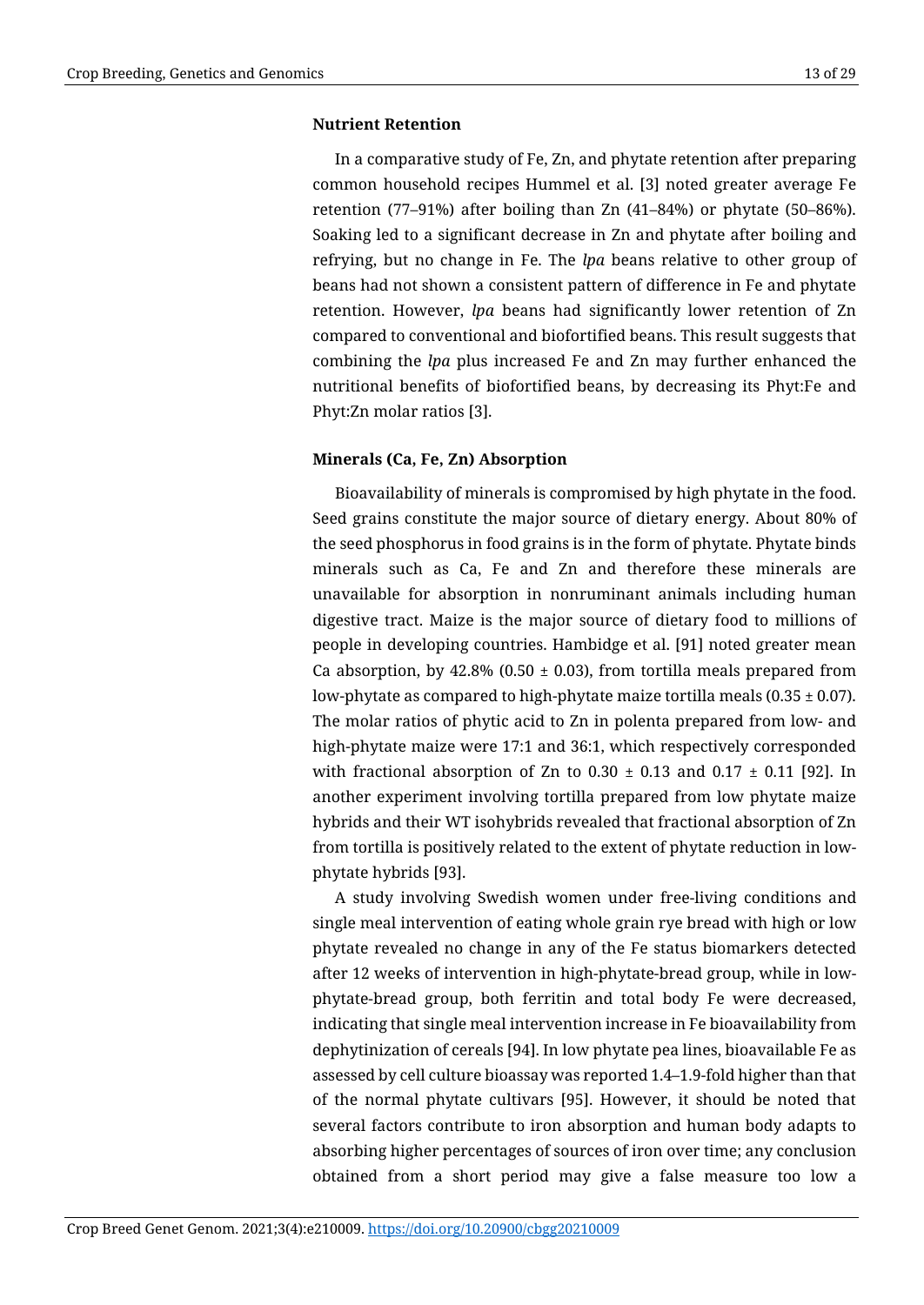bioavailability [96]. Although positive effect of low phytate diets on Ca, Fe and Zn bioavailability were unfolded, a long-term assessment, both in vivo and on healthy subjects, are needed to assess bioavailability and absorption of minerals from diets differing in phytate concentrations.

Crop biofortification has resulted in development and release of high Fe biofortified beans in Africa [\(www.harvestplus.org\)](http://www.harvestplus.org/). The consumption of biofortified-, *lpa*-, and non-biofortified-beans among Rwandese women with low Fe status in the body showed that biofortified- and *lpa*-beans provided more bioavailable Fe than non-biofortified beans. The total amount of Fe absorbed from biofortified and *lpa*-beans was 50% greater than non-biofortified beans. The *lpa*-beans were, however, hard to cook and their consumption caused adverse gastrointestinal symptoms among most who ate them [73].

An in vivo study involving red jungle fox (*Gallus gallus*), Warkentin et al. [97] noted that certain biofortified low phytate field pea cultivars provided greater Fe bioavailability and modest increase in Fe status, had significant effect on gut microbiota and duodenal brush border membrane (BBM) functionality. BBM is the major site of nutrients transport and absorption in the small intestine [98].

Natto, a traditional food prepared from fermented soybean and popular dish amongst Japanese, prepared from low phytate (LP) soybean revealed improved color, lower in stickiness, hardness, and taste, but with greater Pi concentrations than those prepared from normal-phytate (NP) natto. Ca, Mg, and K concentrations were the same between LP and NP natto. A slightly higher protein in NP natto than that in LP natto. Thus, improved qualities of LP-soybean natto may increase its acceptability overseas and thereby increase its commercial value and contribute to sustainable food and nutritional security to people in Southeast Asia [99].

In brief, no significant changes were noted in bread functionality from grains differing in seed phytate contents. Noodles prepared from low phytate grains had, however, dull appearance due to high ash content in flour that may limit its consumption, while improved quality of natto from low-phytate soybean may be commercialized. Greater nutrition retention and absorption was noticed in household recipes made from low-phytate flours. Biofortified- and *lpa*-beans provided more bioavailable Fe than non-biofortified beans. Consumption of low-phytate bean however causes stomach discomfort. Subjects eating low-phytate products showed significant effect on gut microbiota and BBM functionality. Overall, consumption of low phytate grains (or flours) may contribute healthy livelihood to inhabitants in LMICs.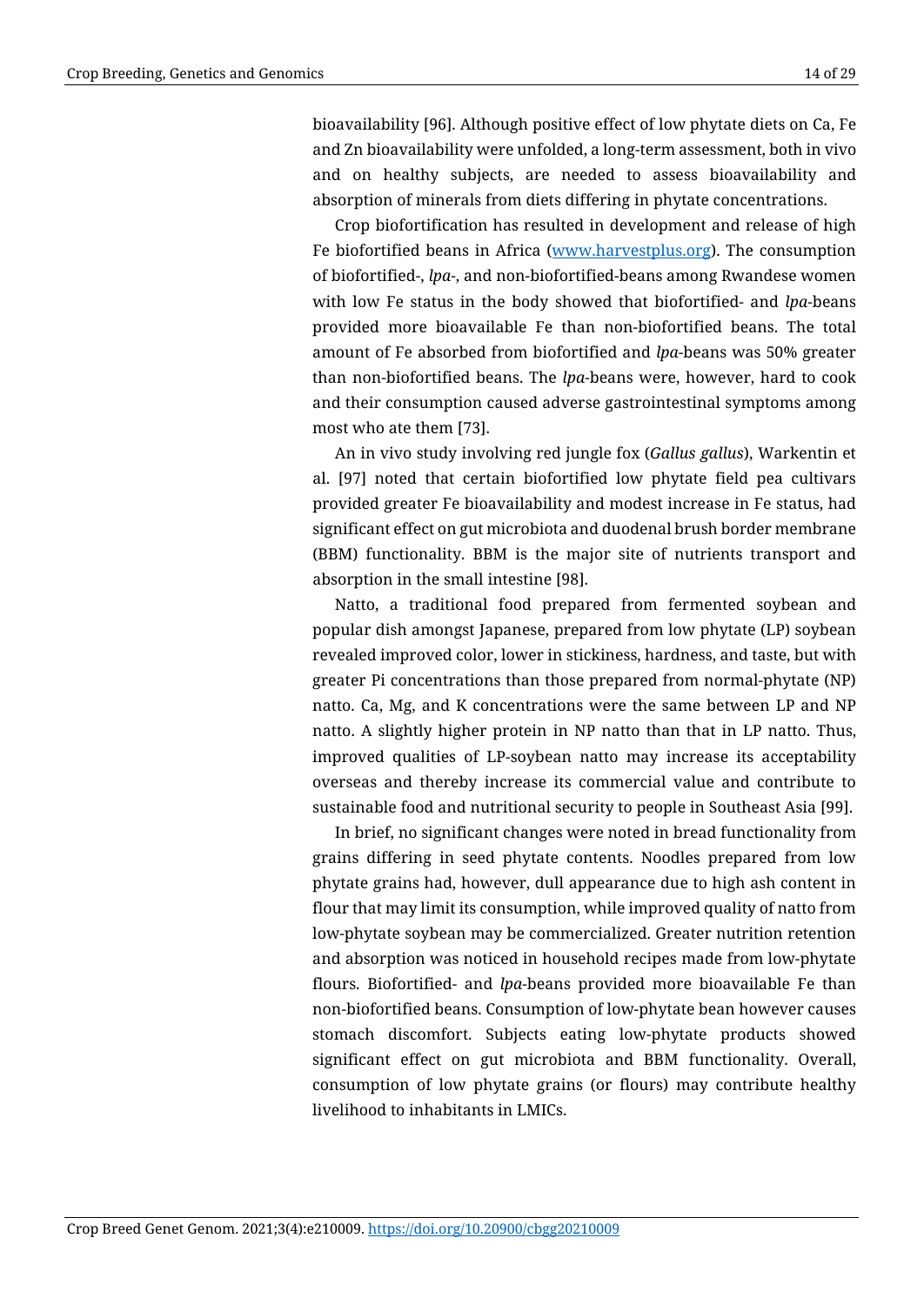#### **ASSESSING IMPACT OF PHYTATE ON HUMAN HEALTH**

Although phytate may affect the bioavailability of trace elements, dietary phytate may prevent formation of kidney stones, or protect humans against diabetes mellitus, caries, atherosclerosis, coronary heart maladies, and various cancers [6,100-105]. Hence, phytates provides an example of being both good and bad for human nutrition and health, particularly for vegans and vegetarians who eat a lot of high-phytate diets based on cereals and legume grains or nuts. Further, it has been reported that the majority of the InsP6 found in organs and tissues has a dietary origin and is not a consequence of endogenous synthesis, as evidenced from rat to human, and health benefits linked to extracellular InsP6 relate to dietary InsP6 [106,107]. However, Irvine and colleagues demonstrated that InsP6 does not and cannot exist in mammalian serum or urine. Therefore, any physiological effects of dietary InsP6 can only be due either to its actions in the gut as a polyvalent cation chelator or to inositol generated by its dephosphorylation by gut microflora [1]. A purification protocol based on Titanium dioxide (TiO<sub>2</sub>) beads bind inositol phosphates which enabled Wilson et al. [108] quantify InsP6, its pyrophosphate derivatives InsP7 and InsP8, and the nucleotides ATP and GTP from cell or tissue extracts. They further visualized InsP6, InsP7 and InsP8 in *Dictyostelium* extracts and a variety of mammalian cell lines and tissues, as well InsP6 in human plasma and urine. Hence, active InsP6 phosphatase is noted in human plasma but undetectable in either fluid, thereby challenging reports that InsP6 is found in human biofluids and the related advice of using it as supplement in diets. A capillary electrophoresis (CE) coupled to electrospray ionization mass spectrometry (ESI-MS) was used to analyze complex mixtures of *myo*-inositol phosphates (InsPs) and *myo*inositol pyrophosphates (PP-InsPs) with high sensitivity using stable isotope labeled (SIL) for matrix-independent quantitative assessment. SIL-CE-ESI-MS accurately monitored InsPs and PP-InsPs in wild type and knockout mammalian cell lines and in model organisms arising from compartmentalized cellular synthesis pathways by feeding cells with either  $[$ <sup>13</sup>C<sub>6</sub> $]$ -*myo*-inositol or  $[$ <sup>13</sup>C<sub>6</sub> $]$ -D-glucose. It thus provides evidence for the existence of unknown inositol synthesis pathways in mammals, highlighting the potential SIL-CE-ESI-MS to dissect inositol phosphate metabolism and signalling [109].

# **ASSESSING THE IMPACT OF LOW SEED PHYTATE (or HIGH PHYTASE) FEED ON NONRUMINANT ANIMALS**

Phytic acid reduces the bioavailability of minerals in case of monogastric livestock's, such as pigs and poultry, as they lack phytase enzyme in their digestive tract. Livestock's raisers often add fungal or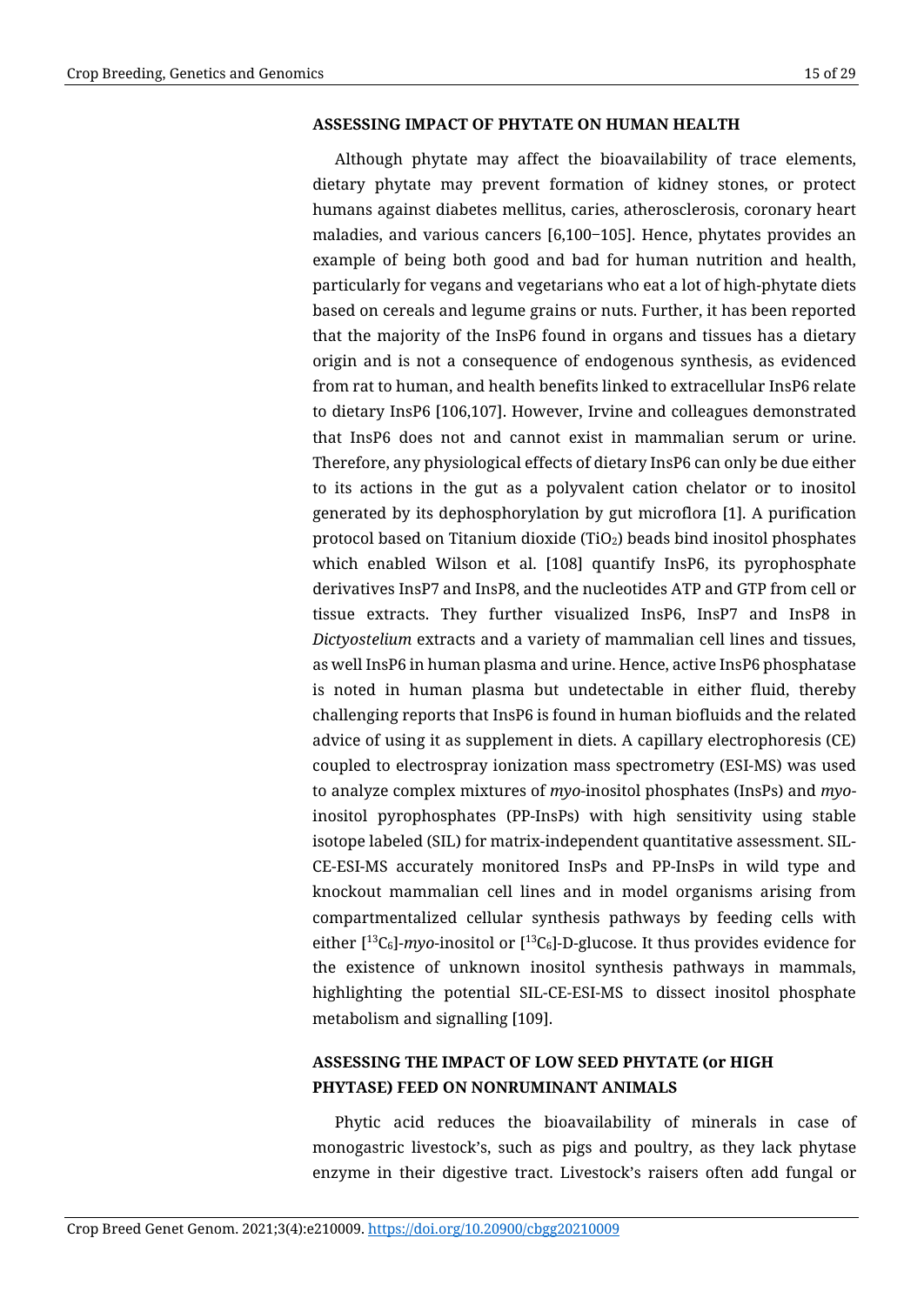bacterial-phytase to enhance feed value. Assessing the impact of low phytate- or high phytase-based diets on nonruminants may help livestock's farmers develop efficient and cost-effective feeds to optimize animals' health and productivity.

### **Comparative Assessment of Phytate in Animal Feces**

There are various factors affecting feed phytase efficiency in gastrointestinal tract on non-ruminant or monogastric domestic animals such as pig (mainly in the stomach and upper small intestine) and poultry (mostly in upper part of digestive tract). The antinutritional effects of phytate (InsP6) are eliminated through hydrolysis as quickly it is in the upper part of the digestive tract. They are related to the phytase itself, the diet or the animal [110]. Type, optimum pH and resistance to endogenous protease are the factors associated to the phytate *per se*, while the dietary phytate content, feed ingredient composition and feed processing, and total P, Ca and Na content are those factors influencing its activity. Species, gender and age are the animal related factors. As indicated by Dersjant-Li [110] both phytate content and activity vary between crops over farming seasons and across regions due to changes in climate or weather and physical environments. Dus˘ková et al. [111] indicated that phytic acid P amounts were 112, 153 and 185 g kg<sup>−</sup><sup>1</sup> total P in the faeces of young pigs (40–60 kg) after feeding them with supplemental phytase (490 FTU  $kg^{-1}$ ), finishing pigs' and non-lactating sows, respectively, whereas the excreta of laying hens had 362 g kg<sup>−</sup><sup>1</sup> total P (or 23.7 g phytic acid kg<sup>−</sup><sup>1</sup> dry matter). Schlemmer et al. [112] found that phytate degradation was nearly completed throughout the whole gut and very similar in non-heated or extruded diets, but total P availability was higher in the former. Contrarily, poultry research showed incomplete phytate degradation (remarkably in broiler chickens) even if augmented with phytase [113,114]. Thus, addressing phytate in animal feces should minimize the risk of eutrophication of water ways and water bodies in LMICs, while such an effort in developed economies will reduce the feed cost and phosphorus pollution.

# **Carcass and Meat Characteristics in Growing and Finishing (Slaughter Age) Pigs**

A comparative feeding experiment on growing swine's fed on low- and normal-phytate maize feed revealed that low-phytate maize feed with reduced levels of Pi supplementation had no adverse effects on pig performance, bone strength, or carcass characteristics, which suggests that P in low phytate maize is available and adequate to growing-finishing swine. The improved carcass characteristics in pigs fed with low phytate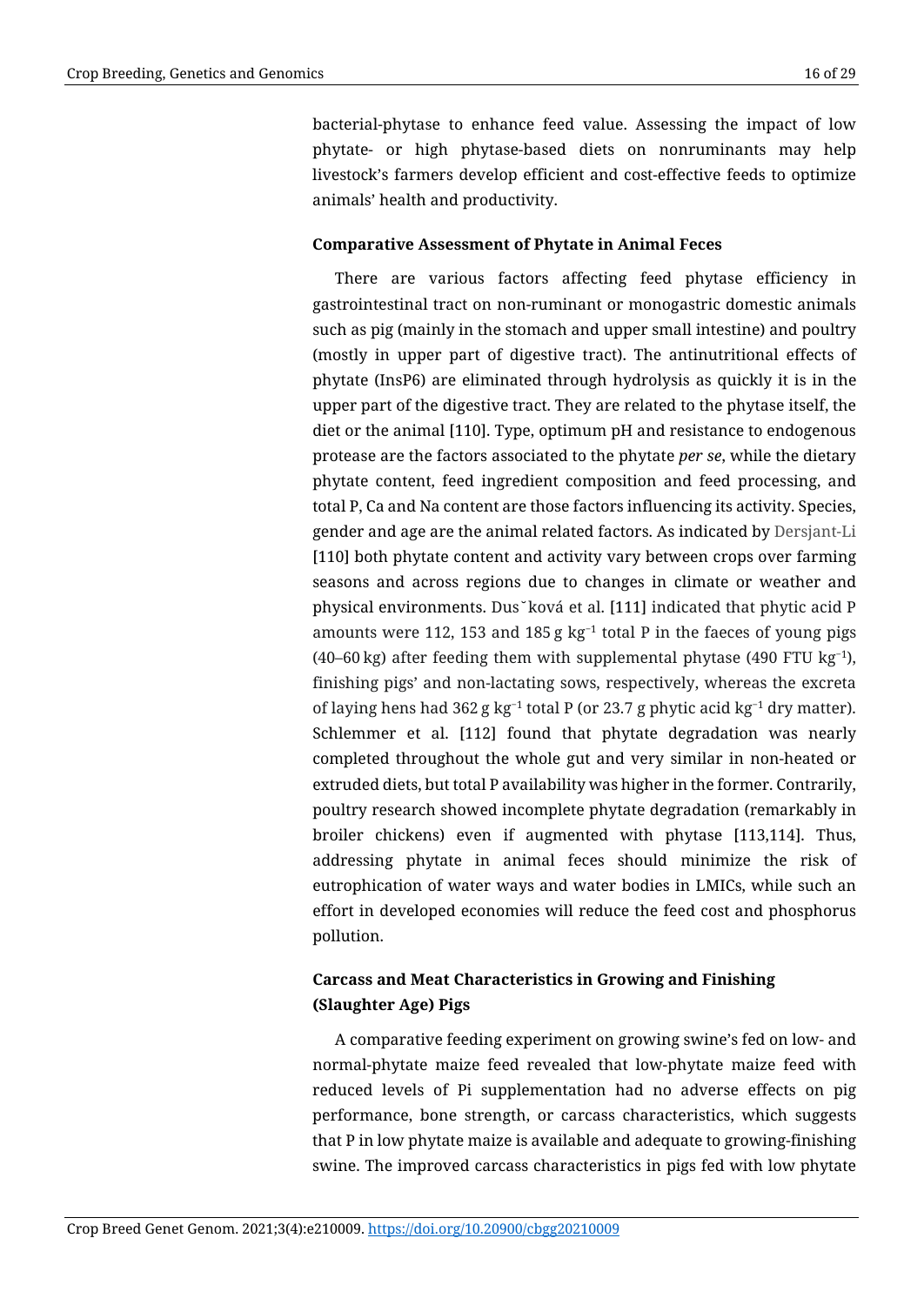feed further suggests more nutrients bioavailable to absorption in the digestive tract [115]. In another feeding experiment involving NutriDense (ND) and NutriDense Low-Phytate (NDLP) maize hybrids relative to yellow dent (YD) maize in swine diets, Hastad et al. [116] noted 4.5% and 2.5% greater metabolizable energy (ME) of ND and NDLP than that of YD maize in growing swine, while in finishing pigs, it was 5.3% greater than that of YD maize, suggesting ND or NDLP-based maize feed resulted in enhanced feed efficiency. ND and NDLP hybrids are a high-protein and high-oil type or a high-protein, high-oil and low-phytate maize hybrids.

In an experiment involving growing and finishing pigs fed with five maize-soybean meal-based diets, positive control (PC, supplemented with Pi and Ca), negative control (NC, with 0.13% and 0.11% reduction in available P and Ca, respectively), and three NC diets supplemented with bacterial phytase of 1000, 2000, 3000 FTU kg<sup>−</sup><sup>1</sup> in the feed, da Silva et al. [117] observed that supplementing increasing levels of phytase to a maizeand soybean meal-based diet with Pi and Ca reduction improved daily weight gain and feed intake of growing pigs, which maintained even in finishing pigs.

A study on supplementation of very low protein diets with maizephytase in pigs decreased the adverse effects of such diets on weight gain and protein efficiency ratio, increased Ca and P digestibility, improved bone characteristics and produced diverse effects on fecal bacterial population, suggesting that maize-phytase (4000 FTU kg<sup>-1</sup> phytase vs 2000 FTU kg<sup>−</sup><sup>1</sup> phytase) is potentially useful for enhancing the growth performance of weaned pigs fed with low-protein diets and should be considered for sustainable swine production [118].

Previous research has shown that phytases derived from Escherichi coli are more effective on nutrient digestibility and reduction of P excretion than fungal phytase in broiler chicks and in pigs [119,120]. The pigs fed on phytase + low-phytate relative to adequate-P diets were more efficient at reducing the P and Ca excretion and restoring average daily gain. The P released by phytase was absorbed and contributed to improved bone growth, greater rates of tissue accretion, and increased body weight, but no change in tissue P concentrations. This, however, has limit beyond which the excess P is excreted in urine [121].

#### **Minerals and Protein Digestibility and Bone Integrity of Broilers**

A feeding experiment involving broiler chicken feeds containing grains from low-phytate barley and maize isolines or near isogenic WT barley and maize, Jang et al. [122] noted greater mean growth and bone responses for barley compared to maize diets, greater for 60% grain inclusion compared to 40%, and higher for low phytate compared to WT grains. The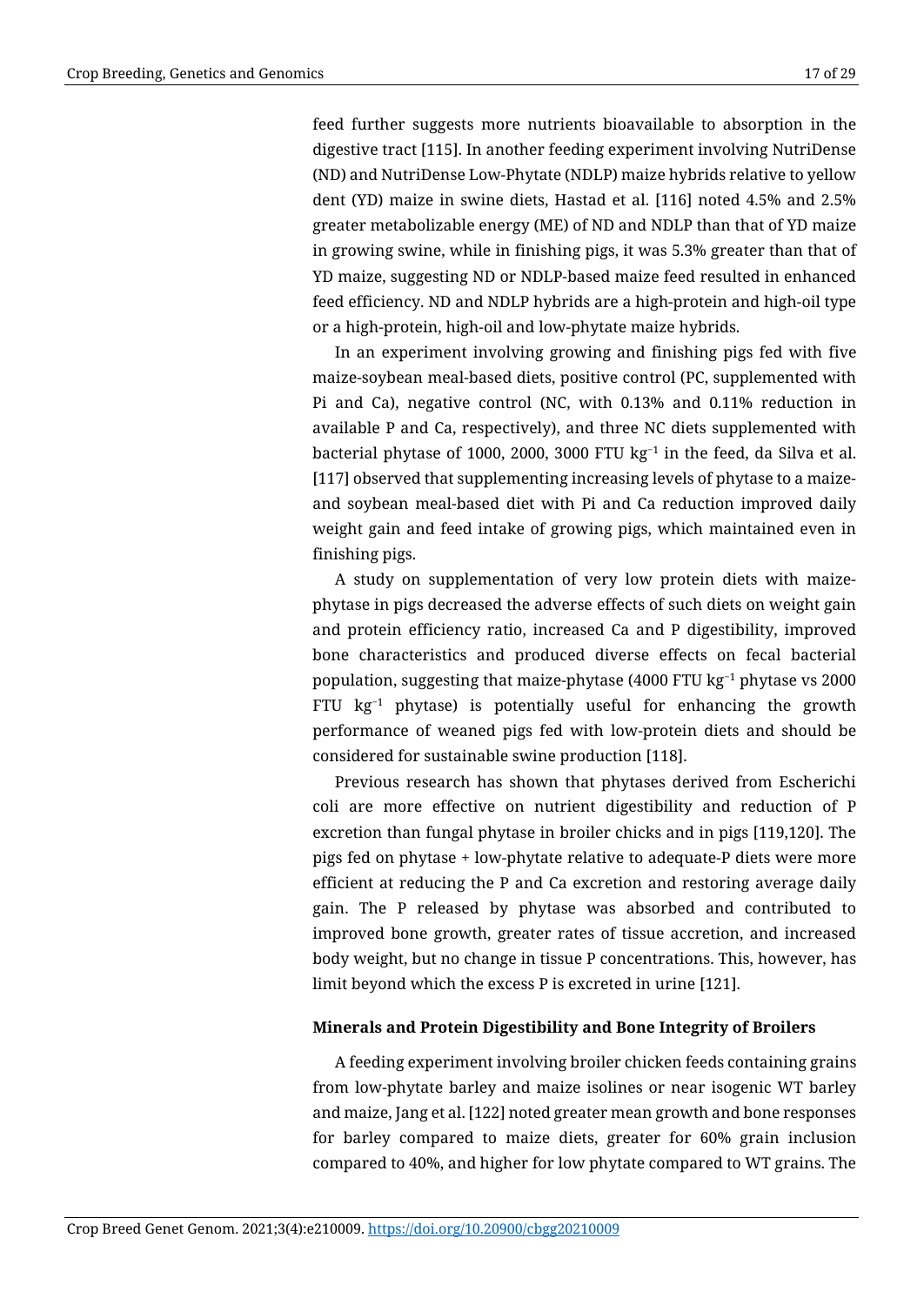low phytate and P-supplemented type-grain diets were comparable. The chickens fed with low-phytate-based diets relative to WT or Psupplemented diets, respectively, exerted 33% and 43% less P in the environment. Young broiler chickens fed on low phytate pea-based diet showed lower weight gain and feed intake but greater bone strength than those fed on normal pea or soybean meal [123].

More recently, super dosing of phytase in the chicken's diet improved bone development and morphometric measurements of the femur and tibiotarsus in broilers of 1 to 21 d of age. The phytase super dosing also improved mineral matter and the protein digestibility coefficients, which probably relate to phytate degradation and enhanced myo-inositol availability [124]. Continuous application of phytase in the feed however may deliver more or less than expected benefits therefore its judicious use is recommended as to date our knowledge on how phytase enzyme interact with feed ingredients is limited [125].

### **Egg Production and Quality**

An assessment of five type of poultry feed, positive control (PC) and negative control (NC) diets with recommended P levels in layer diets and NC diet supplemented with three super doses (10,000, 20,000, 30,000 FTU  $kg<sup>-1</sup>$  feed) of phytase, revealed that a diet containing 20,000 FTU kg<sup>-1</sup> phytase had positive effect on egg production rate, but dietary treatments including 20,000 FTU phytase had no beneficial effect on egg quality as measured by variation in egg weight, egg mass, eggshell strength, eggshell color, egg yolk color, and egg protein quality (Haugh unit) in laying hens [126]. Rice bran is often added in poultry feed. However, it is poor source of plant proteins but contain highest amount of phytate-bound phosphorus. The phytate-bound phosphorus is poorly utilized by poultry. Laying hens fed with maize-soybean-based feed supplemented with 250 FTU Kg<sup>−</sup><sup>1</sup> microbial phytase and 25% rice bran had improved performance, egg composition, and shell quality [127].

Clearly, low phytate- or high phytase-based feeds are not only efficient in P utilization and growth and productivity of nonruminant livestock's, but also for reduction of P excreta to minimize environmental pollution. Enabling policy environments for taxing high phytate animal waste may encourage more investment on private agricultural research programs to deal with excess phytate in food and feedstocks [128].

# **ASSESSING BENENFIT/COST OF PURSUING BREEDING FOR LOW PHYTATE CROPS**

Very recently and after four decades of research, Raboy explains the pros of breeding low phytate crops from a social and economic perspective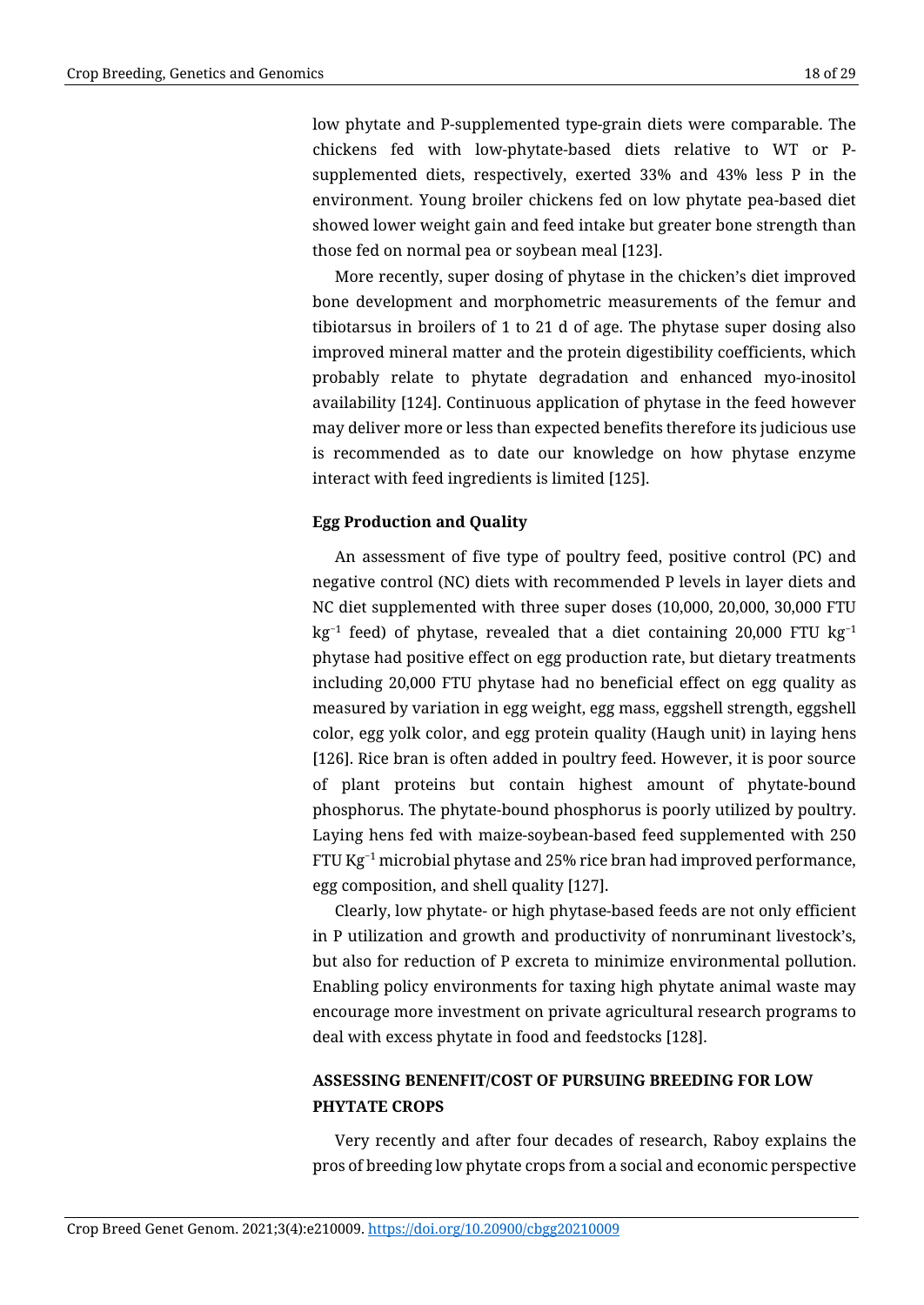[51]. It has been indicated that about 20% reduction in soil P mining during rice farming—achieved by reducing seed total P through breeding—could save growers several hundred million US dollars annually in fertilizer inputs [129]. In this regard, the barley cultivar 'Herald' [64] exhibited up to 15% reduction in seed total P due to the *lpa1-1* mutant. Such a cultivar may allow limiting the use of non-renewable rock phosphate reserves.

#### **CONCLUDING REMARKS**

The SDG2—known as Zero Hunger—aims to end hunger by both achieving food security and improving nutrition while promoting sustainable agriculture. Boosting nutrition sustainably through healthy diets is therefore key for succeeding in this endeavor. In this regard, people eating mostly grain crops (cereals and legumes) that are rich in phytic acid are affected by Fe and Zn deficiency because this compound binds to them to form salts that their body excretes. Hence, breeding low phytate crops appears as an interesting approach for tackling this mineral shortcoming in the human diets, thus reducing human malnutrition. Indeed, the genetic enhancement of crop using various germplasm sources and breeding methods, as described above, allows developing nutritious low-phytate cultivars, particularly in cereals such as barley, maize and rice, or legumes such as soybean. Combining a *lpa* seed phenotype with increased Fe and Zn is an achievable breeding target, while food products prepared from low phytate flour has similar functionality and acceptance as those from normal phytate flour. However, a long-term assessment must be pursued to assess bioavailability and absorption of minerals from diets differing in phytate concentrations. Phytic acid, though antinutrient, plays an indispensable role directly or indirectly in preventing human diseases. The medicinal significance of phytic acid outweighed its negative impact. Hence, there is a critical need for LMICs to improve on the dietary pattern of its people in addition to nutrition education. Reducing a nutrient in the diet may be risky rather than increasing the amount. Hence, pro- and cons- should be carefully investigated before developing low-seed phytate crops, especially in LMICs. A moderate reduction of seed phytate should be beneficial to untangle negative complexity involving environment-food/feed production-animal/human nutrition triangle.

#### **AUTHOR CONTRIBUTIONS**

Sangam L. Dwivedi and Rodomiro Ortiz conceptualized the review structure, conducted literature search, wrote and approved the manuscript for submission.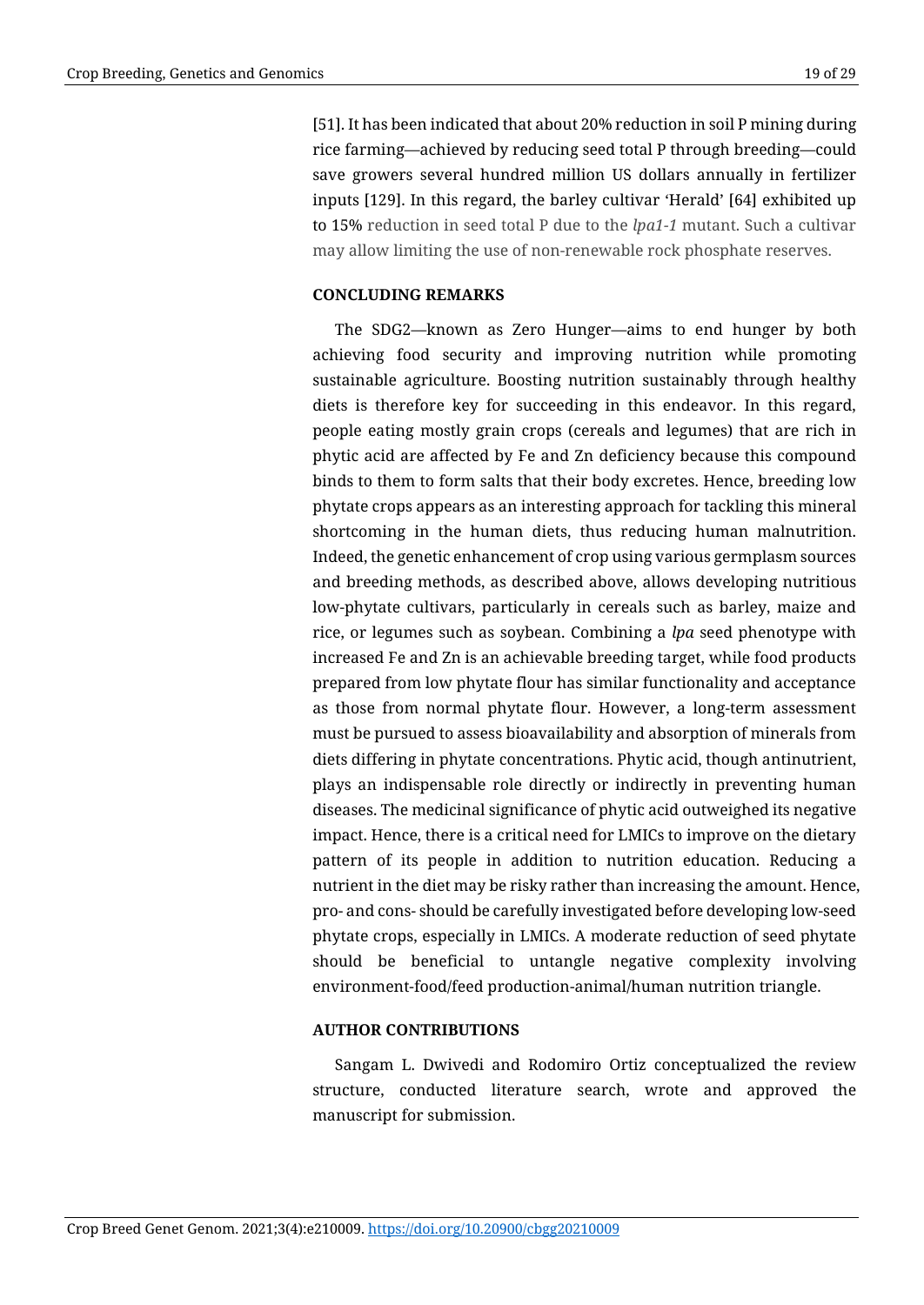### **CONFLICT OF INTEREST**

The authors declare that they have no conflicts of interest.

#### **ACKNOWLEDGEMENTS**

Sangam L. Dwivedi acknowledges the contribution of Ramesh Kotana, Senior Manager, Indian School of Business (ISB), Hyderabad, India for arranging reprints on seed phytate as valuable literature resources that helped him draft his part of contribution to this manuscript. We are grateful to the anonymous reviewers for making very useful suggestions on improving the manuscript.

### **REFERENCES**

- 1. Irvine RF, Bulley SJ, Wilson MS, Saiardi A. There is no 'Conundrum' of InsP6. Open Biol. 2015;5(11). doi: 10.1098/rsob.150181
- 2. Al Hasan SM, Hassan M, Saha S, Islam M, Billah M, Islam S. Dietary phytate intake inhibits the bioavailability of iron and calcium in the diets of pregnant women in rural Bangladesh: a cross-sectional study. BMC Nutr. 2016;2:24. doi: 10.1186/s40795-016-0064-8
- 3. Hummel M, Talsma EF, Taleon V, Londoño L, Brychkova G, Gallego S, et al. Iron, zinc and phytic acid retention of biofortified, low phytic acid, and conventional bean varieties when preparing common household recipes. Nutrients*.* 2020;12(3):658. doi: 10.3390/nu12030658
- 4. Abbasi F, Fakhur-un-Nisa T, Liu J, Luo X, Abbasi IHR. Low digestibility of phytate phosphorus, their impacts on the environment, and phytase opportunity in the poultry industry. Environ Sci Pollut Res. 2019;26:9469-79. doi: 10.1007/s11356-018-4000-0
- 5. Dwivedi SL, Sahrawat KL, Rai KN, Blair MW, Andersson MS, Pfeiffer W. Nutritionally enhanced staple food crops. Plant Breed Rev. 2012;36:169-291. [doi: 10.1002/9781118358566.ch3](https://doi.org/10.1002/9781118358566.ch3)
- 6. Abdulwaliyu I, Arekemase SO, Abudu JA, Batari ML, Egbule MN, Okoduwa SIR. Investigation of the medicinal significance of phytic acid as an indispensable anti-nutrient in diseases. [Clin Nutr Exp.](https://www.sciencedirect.com/science/journal/23529393) 2019;28:42-61. [doi:](https://doi.org/10.1016/j.yclnex.2019.10.002)  [10.1016/j.yclnex.2019.10.002](https://doi.org/10.1016/j.yclnex.2019.10.002)
- 7. Boukhris I, Samoui S, Ennouri K, Morjene N, Farheat-Khemakhem A, Blibech M, et al. Towards understanding the antagonistic activity of phytic acid against common foodborne bacterial pathogens using a general linear model. PLoS One. 2020;15(4):e0231397. doi: 10.1371/journal.pone.0231397
- 8. Dietterich LH, Zanobetti A, Kloog I, Huybers P, Leakey ADB, Bloom AJ, et al. Impacts of elevated atmospheric CO2 on nutrient content of important food crops. Sci Data. 2015;2(1):150036. doi: 10.1038/sdata.2015.36
- 9. Sparvoli F, Cominelli E. Seed biofortification and phytic acid reduction: A conflict of interest for the plant? Plants. 2015;4(4):728-55.
- 10. Goßner S, YuanF, Zhou C, Tan Y, Shu Q, Engel KH. Stability of the metabolite signature resulting from the *MIPS1* mutation in *low phytic acid* soybean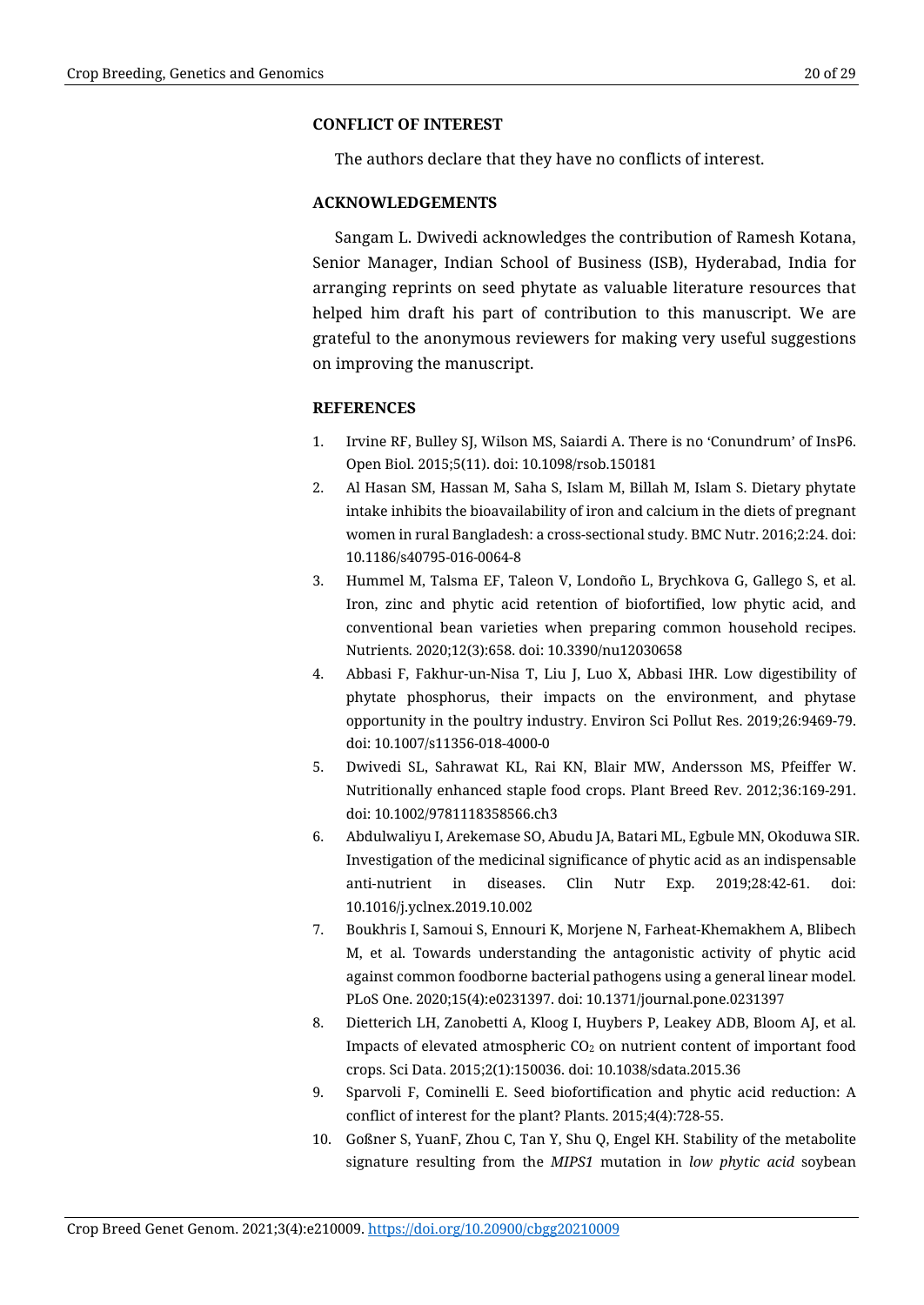(*Glycine max* L. Merr.) mutants upon crossbreeding. J Agric Food Chem. 2019;67(17):5043-52.

- 11. Tan Y, Zhou C, Goßner S, Li Y, Engel KH, Shu Q. Phytic acid contents and metabolite profiles of progenies from crossing *low phytic acid OsMIK* and *OsMRP5* rice (*Oryza sativa* L.) mutants. J Agric Food Chem. 2019;67(42):11805-14.
- 12. Zhou C, Tan Y, Goßner S, Li Y, Shu Q, Engel KH. Stability of the metabolite signature resulting from the *OsSULTR3;3* mutation in *low phytic acid* rice (*Oryza sativa* L.) seeds upon cross-breeding. J Agric Food Chem. 2018;66(35):9366-76.
- 13. Zhou C, Tan Y, Goßner S, Li Y, Shu Q, Engel KH. Impact of crossing parent and environment on the metabolite profiles of progenies generated from a *low phytic acid* rice (*Oryza sativa* L.) mutant. J Agric Food Chem. 2019;67(8):2396- 407.
- 14. Zhou C, Tan Y, Goßner S, Li Y, Shu Q, Engel KH. Impact of cross-breeding of *low phytic acid* rice (*Oryza sativa* L.) mutants with commercial cultivars on the phytic acid contents. Eur Food Res Technol. 2019;245(3):707-16.
- 15. Zhou C, Zhou Y, Tan Y, Shu Q, Li Y, Liu J, et al. Metabolite profiling reveals the metabolic features of the progenies resulting from the *low phytic acid* rice (*Oryza sativa* L.) mutant. J Cereal Sci. 2021;100[. doi: 10.1016/j.jcs.2021.103251](https://doi.org/10.1016/j.jcs.2021.103251)
- 16. Zhao H, Franks T, Tan Y, Zhou C, Jabnoune M, Arpat AB, et al. Disruption of *OsSULTR3;3* reduces phytate and phosphorus concentrations and alters the metabolite profile in rice grains. New Phytol. 2016;211(3):926-39.
- 17. Sakai H, Iwai T, Matsubara C, Usui Y, Okamura M, Yatou O, et al. A decrease in phytic acid content substantially affects the distribution of mineral elements within rice seeds. Plant Sci. 2015;238:170-7. doi: 10.1016/j.plantsci.2015.06.006
- 18. Yuan FJ, Zhu DH, Deng B, Fu XJ, Dong DK, Zhu SL, et al. Effects of two low phytic acid mutations on seed quality and nutritional traits in soybean (*Glycine max* L. Merr). J Agric Food Chem. 2009;57(9):3632-8.
- 19. Landoni M, Badone FC, Haman N, Schiraldi A, Fessas D, Cessari V, et al. *Low phytic acid 1* mutation in maize modifies density, starch properties, cations, and fiber contents in the seed. J Agric Food Chem. 2013;61(19):4622-30.
- 20. Lönnerdal B, Mendoza C, Brown KH, Rutger JN, Raboy V. Zinc absorption from *low phytic acid* genotypes of maize (*Zea mays* L.), barley (*Hordeum vulgare* L.), and rice (*Oryza sativa* L.) assessed in a suckling rat pup model. J Agric Food Chem. 2011;59(9):4755-62.
- 21. Petry N, Egli I, Campion B, Nielsen E, Hurrells R. Genetic reduction of phytate in common bean (*Phaseolus vulgaris* L.) seeds increases iron absorption in young women. J Nutr. 2013;143(8):1219-24.
- 22. Burleson SA, Shang C, Rosso ML, Maupin LM, Rainey KM. A modified colorimetric method for selection of soybean phytate concentration. Crop Sci. 2012;52(1):122-7.
- 23. Kahriman F, Songur U, Serment M, Akbulut S, Egesel CÖ. Comparison of colorimetric methods for determination of phytic acid content in raw and oil extracted flour samples of maize. [J Food Compos Anal.](https://www.sciencedirect.com/science/journal/08891575) 2020;86. doi: [10.1016/j.jfca.2019.103380](https://doi.org/10.1016/j.jfca.2019.103380)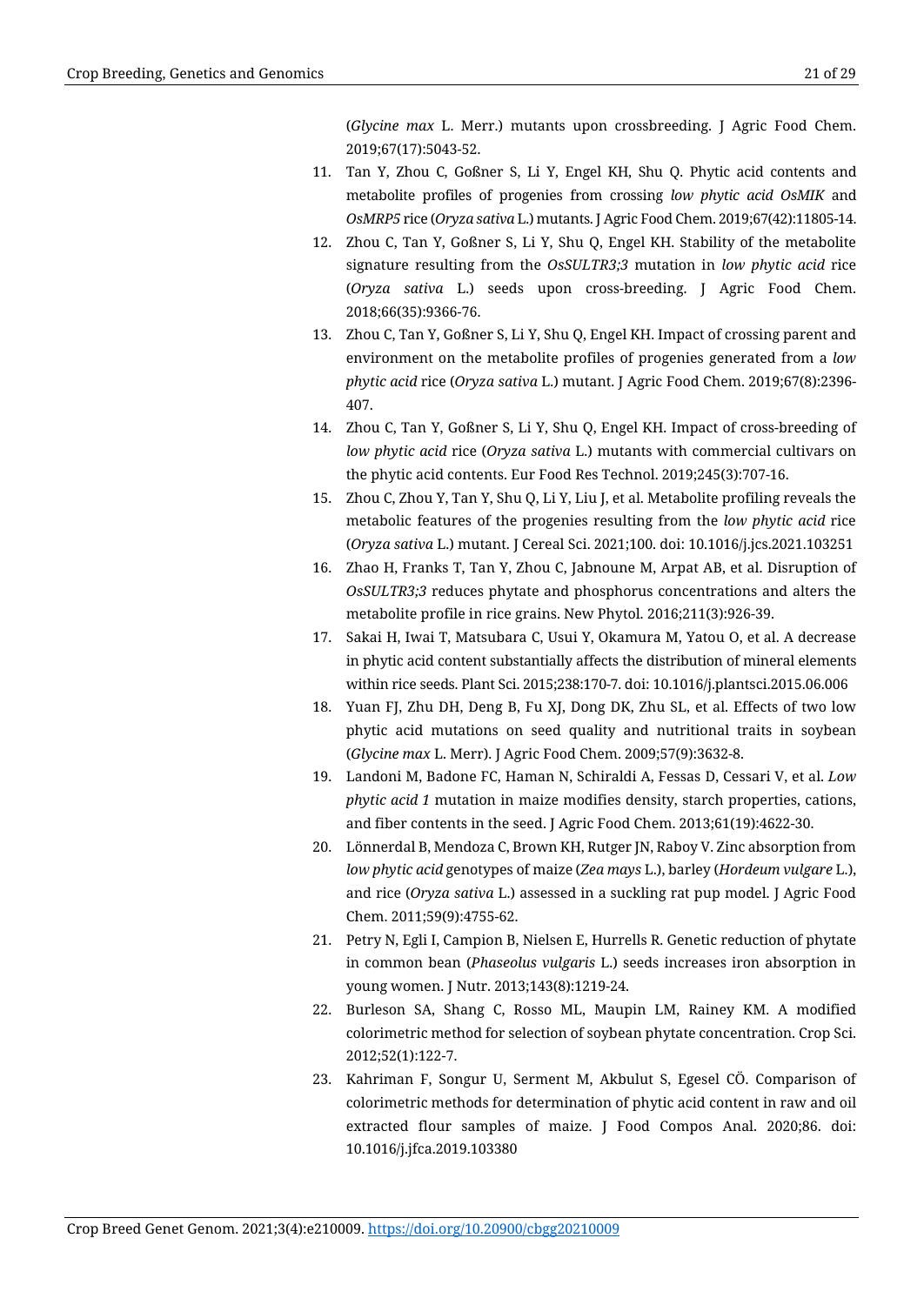- 24. Raboy V, Johnson A, Bilyeu K, Brinch-Pedersen H, Cichy K, Hurrell RF, et al. Evaluation of simple and inexpensive high‑throughput methods for phytic acid determination. J Am Oil Chem Soc. 2017;94:353-62. [doi: 10.1007/s11746-](https://doi.org/10.1007/s11746-016-2946-y) [016-2946-y](https://doi.org/10.1007/s11746-016-2946-y)
- 25. Borlini G, Rovera C, Landoni M, Cassani E, Pilu R. lpa1-5525: A new lpa1 mutant isolated in a mutagenized population by a novel non-disruptive screening method. Plants. 2019;8(7):209.
- 26. Pande R, Mishra HN. FTNIR spectroscopy for rapid and simple determination of phytic acid content in green gram seeds (*Vigna radiata*). J Agric Food Chem. 2015:172;880-4. doi: 10.1016/j.foodchem.2014.09.049
- 27. Paltridge NG, Palmer LJ, Milham P, Guild GE, Stangoulis J. Energy-dispersive X-ray fluorescence analysis of zinc and iron concentration in rice and pearl millet grain. Plant Soil. 2012;361:251-60. doi: 10.1007/s11104-011-1104-4
- 28. Bregitzer P, Raboy V. Effects of four independent low-phytate mutations on barley agronomic performance. Crop Sci. 2006;46(3):1318-22.
- 29. Campion B, Sarvoli F, Doria E, Tagliabue G, Galasso I, Fileppi M, et al. Isolation and characterisation of an *lpa* (low phytic acid) mutant in common bean (*Phaseolus vulgaris* L.). Theor Appl Genet. 2009;118:1211-21. doi: 10.1007/s00122-009-0975-8
- 30. Raboy V, Peterson K, Jackson C, Marshall JM, Hu G, Saneoka H, et al. A substantial fraction of barley (*Hordeum vulgare* L.) *low phytic acid* mutations have little or no effect on yield across diverse production environments. Plants. 2015;4(2):225-39.
- 31. Yatou O, Aoki H, All J, Tanaka H. Selection of novel non-lethal, low phytic acid mutants and evaluation of their agronomic traits/mineral compositions in rice (*Oryza sativa*). Jpn Agric Res Q. 2018;52(1):39-47.
- 32. Yu X, Jin H, Fu X, Yang Q, Yuan F. Quantitative proteomic analyses of two soybean low phytic acid mutants to identify the genes associated with seed field emergence. BMC Plant Biol. 2019;19:569. doi: 10.1186/s12870-019-2201-4
- 33. Guttieri M, Peterson KM, Souza E. Agronomic performance of low phytic acid wheat. Crop Sci. 2006;46(6):263-9.
- 34. Lindsay DL, Jha AB, Arganosa G, Glahn R, Warkentin TD. Agronomic performance in low phytic acid field peas. Plants. 2021;10(8):1589.
- 35. Sashidhar N, Harloff HJ, Jung C. Identification of phytic acid mutants in oilseed rape (*Brassica napus*) by large-scale screening of mutant populations through amplicon sequencing. New Phytol. 2020;225(5):2022-34.
- 36. Kishore SJ, Mathew D, Shylaja MR, Francies RM, Sujatha R. Cloning and characterization of *Myo*-inositol phosphate synthase gene (dlMIPS) and analysis of the putative structure of the enzyme responsible for the accumulation of anti-nutrient phytate in dolichos bean (*Dolichos lablab* L.). Plant Physiol Rep. 2020;25(2):370-5.
- 37. Zhang S, Yang W, Zhao Q, Zhou X, Jiang L, Ma S, et al. Analysis of weighted coregulatory networks in maize provides insights into new genes and regulatory mechanisms related to inositol phosphate metabolism. BMC Genom. 2016;17:129. doi: 10.1186/s12864-016-2476-x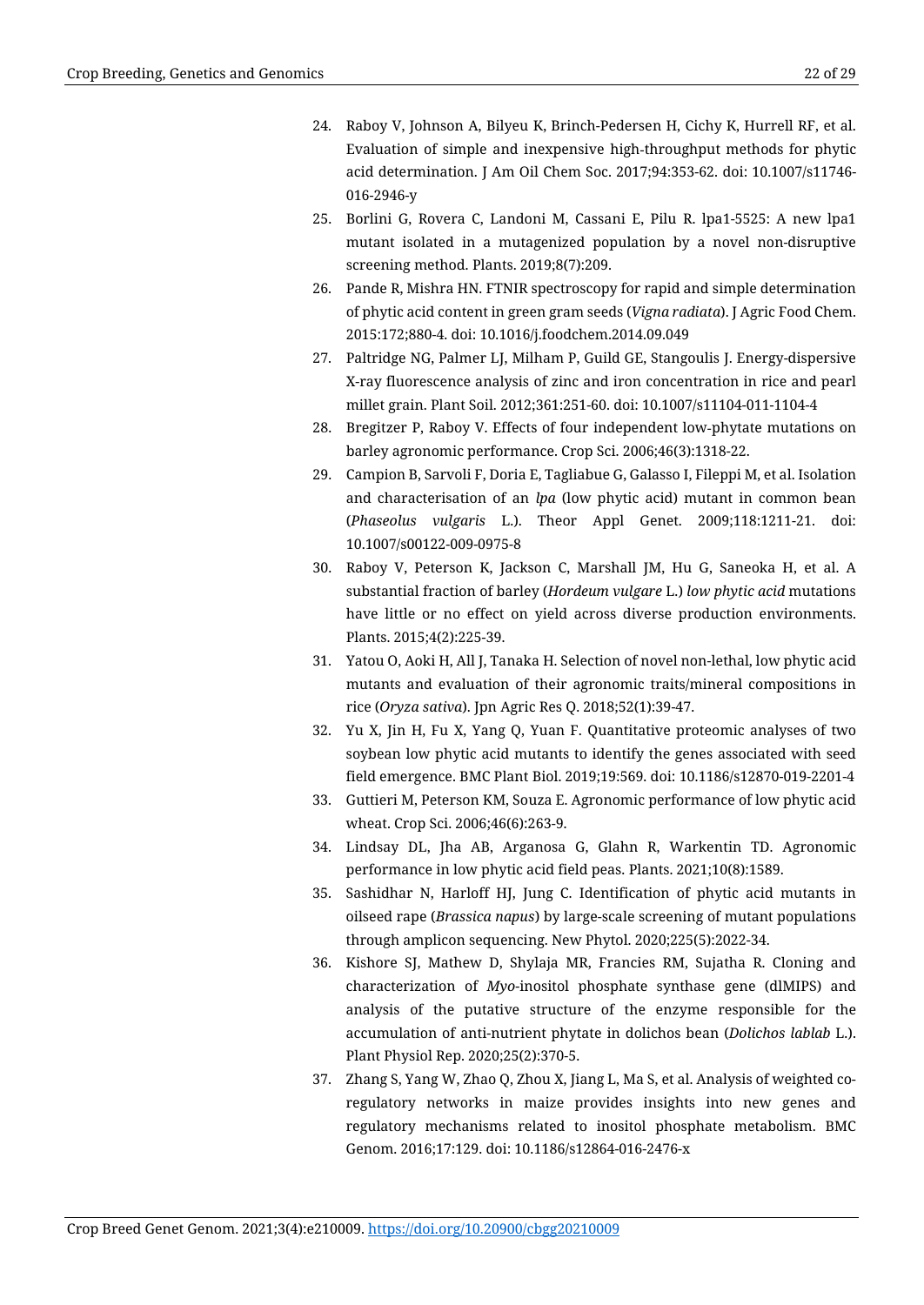- 38. Ali N, Paul S, Gayen D, Sarkar SN, Datta K, Datta SK. Development of low phytate rice by RNAi mediated seed-specific silencing of Inositol 1,3,4,5,6- Pentakisphosphate 2-Kinase Gene (*IPK1*). PLoS One. 2013;8(7):e68161. doi: 10.1371/journal.pone.0068161
- 39. Karmakar A, Bhattacharya S, Sengupta S, Ali N, Sarkar SN, Datta K, et al. RNAimediated silencing of *ITPK* gene reduces phytic acid content, alters transcripts of phytic acid biosynthetic genes, and modulates mineral distribution in rice seeds. Rice Sci. 2020;27(4):315-28.
- 40. Yamaji N, Takemoto Y, Miyaji T, Mitani-Ueno N, Yoshida KT, Ma JF. Reducing phosphorus accumulation in rice grains with an impaired transporter in the node. Nature. 2017;541:92-5. doi: 10.1038/nature20610
- 41. Pandey V, Krishnan V, Basak N, Marathe A, Thimmegowda V, Dahuja A, et al. Molecular modeling and in *silico* characterization of *Gm*ABCC5: a phytate transporter and potential target for low-phytate crops. 3 Biotech. 2018;54:8. doi: 10.1007/s13205-017-1053-6
- 42. Redekar N, Pilot G, Raboy V, Li S, Saghai-Maroof MA. Inference of transcription regulatory network in low phytic acid soybean seeds. Front Plant Sci. 2017;8:2029. doi: 10.3389/fpls.2017.02029
- 43. Aggarwal S, Kumar A, Bhati KK, Kaur G, Shukla V, Tiwari S, et al. RNAimediated downregulation of Inositol Pentakisphosphate Kinase (IPK1) in wheat grains decreases phytic acid levels and increases Fe and Zn accumulation. Front Plant Sci. 2018;9:259. doi: 10.3389/fpls.2018.00259
- 44. Bhadouria J, Singh AP, Mehra P, Verma L, Srivastawa R, Parida SK, et al. Identification of purple acid phosphatases in chickpea and potential roles of *CaPAP7* in seed phytate accumulation. Sci Rep. 2017;7(1):11012. doi: 10.1038/s41598-017-11490-9
- 45. Kishore DS, Lee C, Lee D, Venkatesh J, Seo J, Chin JH, et al. Novel allelic variant of *Lpa1* gene associated with a significant reduction in seed phytic acid content in rice (*Oryza sativa* L.). PLoS One. 2019;14(3):e0209636. doi: 10.1371/journal.pone.0209636
- 46. Perera I, Fukushima A, Akabane T, Horiguchi G, Seneweera S, Hirotsu N. Expression regulation of *myo*-inositol 3-phosphate synthase 1 (INO1) in determination of phytic acid accumulation in rice grain. Sci Rep. 2019;9:14866. doi: 10.1038/s41598-019-51485-2
- 47. Redekar NR, Biyashev RM, Jensen RV, Helm RF, Grabau EA, Saghai-Maroof MA. Genome-wide transcriptome analyses of developing seeds from low and normal phytic acid soybean lines. BMC Genom. 2015;16:1074. doi: 10.1186/s12864-015-2283-9
- 48. Shukla V, Kaur M, Aggarwal S, Bhati KK, Kaur J, Mantri S, et al. Tissue specific transcript profiling of wheat phosphate transporter genes and its association with phosphate allocation in grains. Sci Rep. 2016;6:39293. doi: 10.1038/srep39293
- 49. Vashishth A, Ram S, Beniwal V. Identification of PCR-based DNA marker linked to high phytase level of wheat. J Crop Sci Biotechnol. 2018;21(1):83-8.
- 50. Jin H, Yu X, Yang Q, Fu X, Yuan F. Transcriptome analysis identifies differentially expressed genes in the progenies of a cross between two low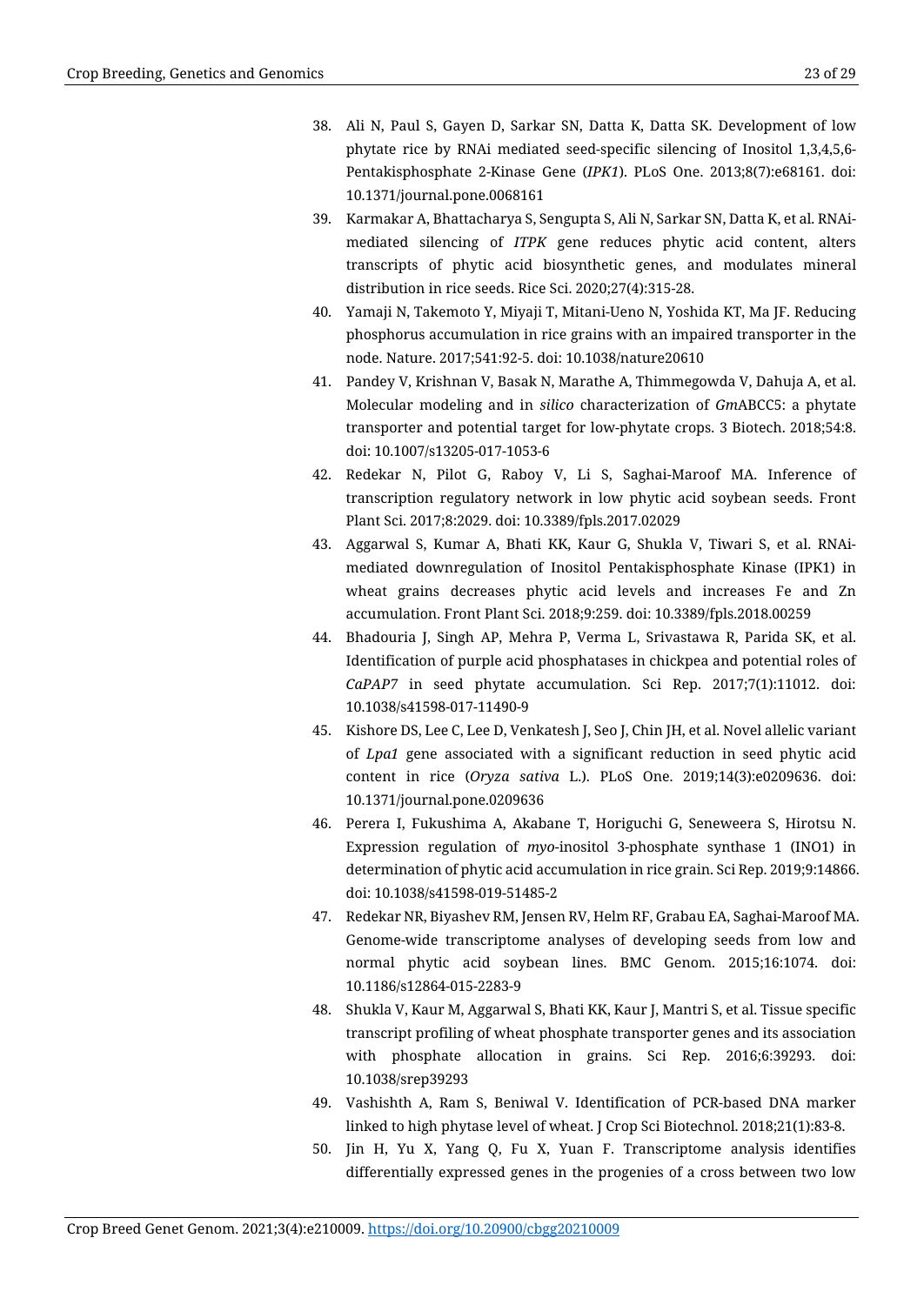phytic acid soybean mutants. [Sci Rep.](https://www.nature.com/srep) 2021;11:8740. [doi: 10.1038/s41598-021-](https://doi.org/10.1038/s41598-021-88055-4) [88055-4](https://doi.org/10.1038/s41598-021-88055-4)

- 51. Raboy V. Low phytic acid crops: Observations based on four decades of research. Plants. 2020;9(2):140. doi: 10.3390/plants9020140
- 52. Colombo F, Paolo D, Cominelli E, Sparvoli F, Nielsen E, Pilu R. MRP transporters and *low phytic acid* mutants in major crops: Main pleiotropic effects and future perspectives. Front Plant Sci. 2020;11:1301. doi: 10.3389/fpls.2020.01301
- 53. Beavers AW, Goggi AS, Reddy MB, Lauter AM, Scott MP. Recurrent selection to alter grain phytic acid concentration and iron bioavailability. Crop Sci. 2015;55(5):2244-51.
- 54. Spear JD, Fehr WR. Genetic improvement of seedling emergence of soybean lines with low phytate. Crop Sci. 2007;47(4):1354-60.
- 55. Boehm JD, Walker FR, Bhandari HS, Kopsell D, Pantalone VR. Seed inorganic phosphorus stability and agronomic performance of two low-phytate soybean lines evaluated across six southeastern US environments. Crop Sci. 2017;57(5):2555-63.
- 56. Panzeri D, Cassani E, Doria E, Tagliabue G, Forti L, Campion B, et al. A defective ABC transporter of the MRP family, responsible for the bean *lpa1* mutation, affects the regulation of the phytic acid pathway, reduces seed *myo*inositol and alters ABA sensitivity. New Phytol. 2011;191(1):70-83.
- 57. Cominelli E, Confalonieri M, Carlessi M, Cortinovis G, Daminati MG, Porch TG, et al. Phytic acid transport in *Phaseolus vulgaris*: A new *low phytic acid* mutant in the *PvMRP1* gene and study of the *PvMRPs* promoters in two different plant systems. Plant Sci. 2018;270:1-12. doi: 10.1016/j.plantsci.2018.02.003
- 58. Qamar Z, Hameed A, Ashraf M, Rizwan M, Akhtar M. Development and molecular characterization of low phytate basmati rice through induced mutagenesis, hybridization, backcross, and marker assisted breeding. Front Plant Sci. 2019;10:1525. doi: 10.3389/fpls.2019.01525
- 59. Sureshkumar S, Tamilkumar P, Senthil N, Nagarajan P, Thangavelu AU, Raveendran M, et al. Marker assisted selection of low phytic acid trait in maize (*Zea mays* L.). Hereditas. 2014;151(1):20-7.
- 60. Tamilkumar P, Senthil N, Sureshkumar S, Thangavelu AU, Nagarajan P, Vellaikumar S, et al. Introgression of low phytic acid locus (*lpa2-2*) into an elite Maize (*Zea mays* L.) inbred through marker assisted backcross breeding. Aust J Crop Sci. 2014;8(8):1224-31.
- 61. Naidoo R, Watson GMF, Tongoona P, Laing MD. Development of a single nucleotide polymorphism (SNP) marker for detection of the low phytic acid (*lpa1-1*) gene used during maize breeding. Afr J Biotechnol. 2013;12(9):892- 900.
- 62. Gillman, JD, Pantalone VR, Bilyeu K. The low phytic acid phenotype in soybean line CX1834 is due to mutations in two homologs of the maize *low phytic acid* gene. Plant Genome. 2009;2(2):179-90.
- 63. Rosso ML, Burleson SA, Maupin LM, Rainey KM. Development of breederfriendly markers for selection of *MIPS1* mutations in soybean. Mol Breed. 2011;28(1):127-32.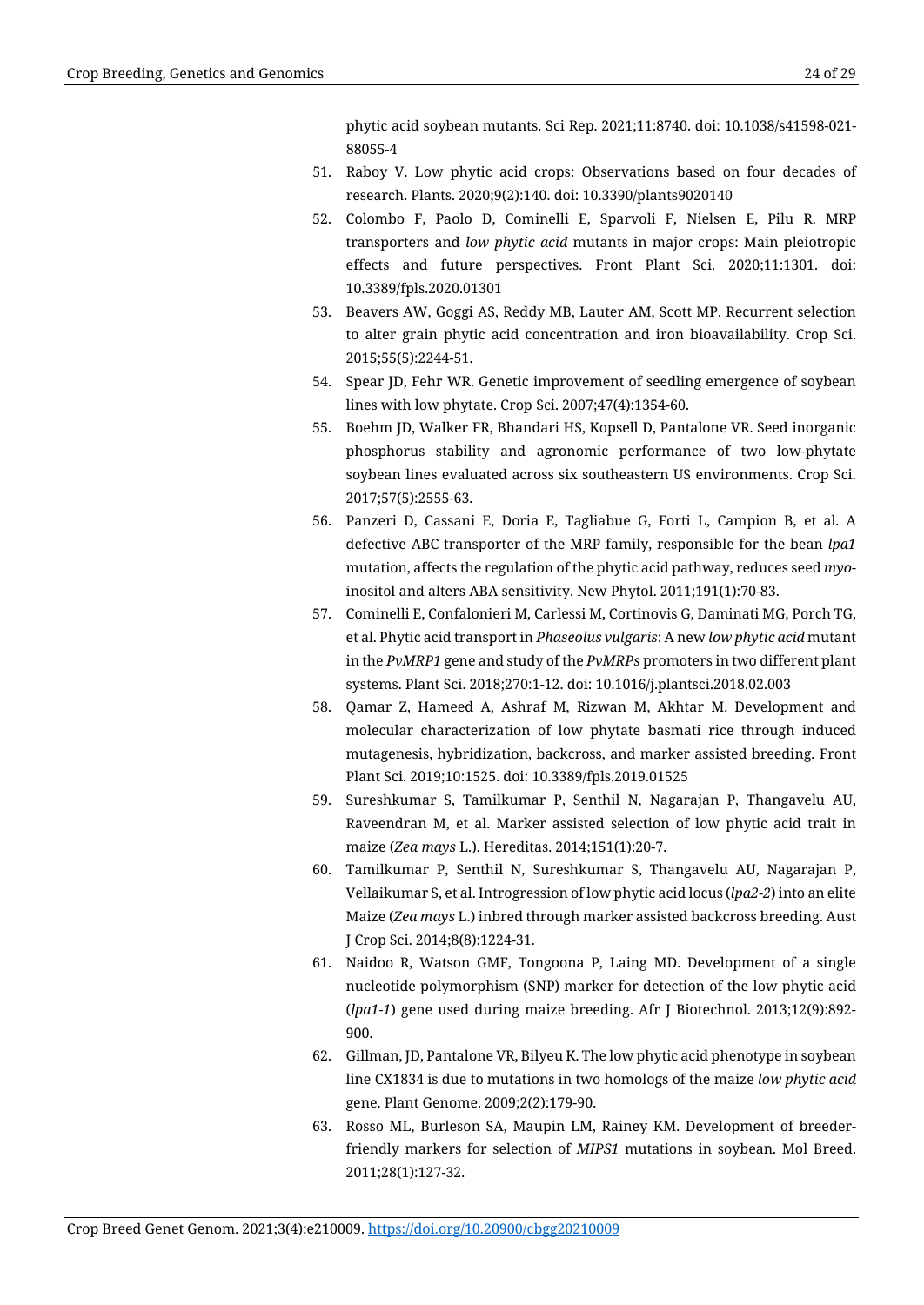- 64. Bregitzer P, Raboy B, Obert D, Windes J, Whitmore J. Registration of 'Herald' barley. Crop Sci. 2007;47(1):441-2.
- 65. Bregitzer P, Raboy B, Obert D, Windes J, Whitmore J. Registration of 'Clearwater' low phytate hulless spring barley. J Plant Regist. 2011;2(1):1-4.
- 66. Bregitzer P, Hu G, Marshall JM, Raboy V. Registration of 'Sawtooth' low‐ phytate, hulless, spring barley. J Plant Regist. 2017;11(2):81-4.
- 67. Carter TE, Rzewnicki PE, Burton JW, Villagarcia MR, Bowman DT, Taliercio E, et al. Registration of N6202 soybean germplasm with high protein, favorable yield potential, large seed, and diverse pedigree. J Plant Regist. 2010;4(1):73-9.
- 68. Lee S, Sung M, Locke A, Taliercio E, Whetten R, Zhang B. Registration of USDA‐ N6003LP soybean germplasm with low seed phytate. J Plant Regist. 2019;13(3):427-32.
- 69. Warkentin TD, Vandenberg A, TaŕAn B, Banniza S, Arganosa G, Barlow B, et al. CDC Limerick green field pea. Can J Plant Sci. 2014;94(8):1547-9.
- 70. Warkentin TD, Vandenberg A, TaŕAn B, Banniza S, Arganosa G, Barlow B, et al[. CDC Raezer green field pea.](https://bioone.org/journals/canadian-journal-of-plant-science/volume-94/issue-8/CJPS-2014-202/CDC-Raezer-green-field-pea/10.1139/CJPS-2014-202.full) Can J Plant Sci. 2014;94(8):1535-7.
- 71. Redekar NR, Glover NM, Biyashev RM, Ha BK, Raboy V, Saghai Maroof MA. Genetic interactions regulating seed phytate and oligosaccharides in soybean (*Glycine max* L.). PLoS One. 2020;15:e0235120. doi: 10.1371/journal.pone.0235120
- 72. Cominelli E, Galimberti M, Pongrac P, Landoni M, Losa A, Paolo D, et al. Calcium redistribution contributes to the hard-to-cook phenotype and increases PHA-L lectin thermal stability in common bean *low phytic acid 1* mutant seeds. Food Chem. 2020;321:126680. doi: 10.1016/j.foodchem.2020.126680
- 73. Petry N, Rohner F, Gahutu JB, Campion B, Boy E, Tugirimana PL, et al. In Rwandese women with low iron status, iron absorption from low-phytic acid beans and biofortified beans is comparable, but low-phytic acid beans cause adverse gastrointestinal symptoms. J Nutr. 2016;146(5):970-5.
- 74. Shi J, Wang H, Schellin K, Li B, Faller M, Stoop JM, et al. Embryo-specific silencing of a transporter reduces phytic acid content of maize and soybean seeds. Nat Biotechnol. 2007;25:930-7. doi: 10.1038/nbt1322
- 75. Sengupta S, Bhattacharya S, Karmakar A, Ghosh S, Sarkar SN, Gangopadhyay G, et al. RNAi-mediated down-regulation of *ITPK-2* enhanced inorganic phosphorus and minerals in the transgenic rice. J Biosci. 2021;46:32. doi: 10.1007/s12038-021-00154-6
- 76. Ibrahim S, Saleem B, Rehman N, Zafar SA, Naeem MK, Khan MR. CRISPR/Cas9 mediated disruption of *Inositol Pentakisphosphate 2-Kinase 1* (*TaIPK1*) reduces phytic acid and improves iron and zinc accumulation in wheat grains. J Adv Res. 2021. [doi: 10.1016/j.jare.2021.07.006](https://doi.org/10.1016/j.jare.2021.07.006)
- 77. Sashidhar N, Harloff HJ, Jung C. Knockout of *MULTI-DRUG RESISTANT PROTEIN 5* genes lead to low phytic acid contents in oilseed rape. Front Plant Sci. 2020;11:603. doi: 10.3389/fpls.2020.00603
- 78. Kumar A, Kumar V, Krishnan V, Hada A, Marathe A, Parmeswaran C, et al. Seed targeted RNAi-mediated silencing of GmMIPS1 limits phytate accumulation and improves mineral bioavailability in soybean. Sci Rep. 2019;9(1):7744. doi: 10.1038/s41598-019-44255-7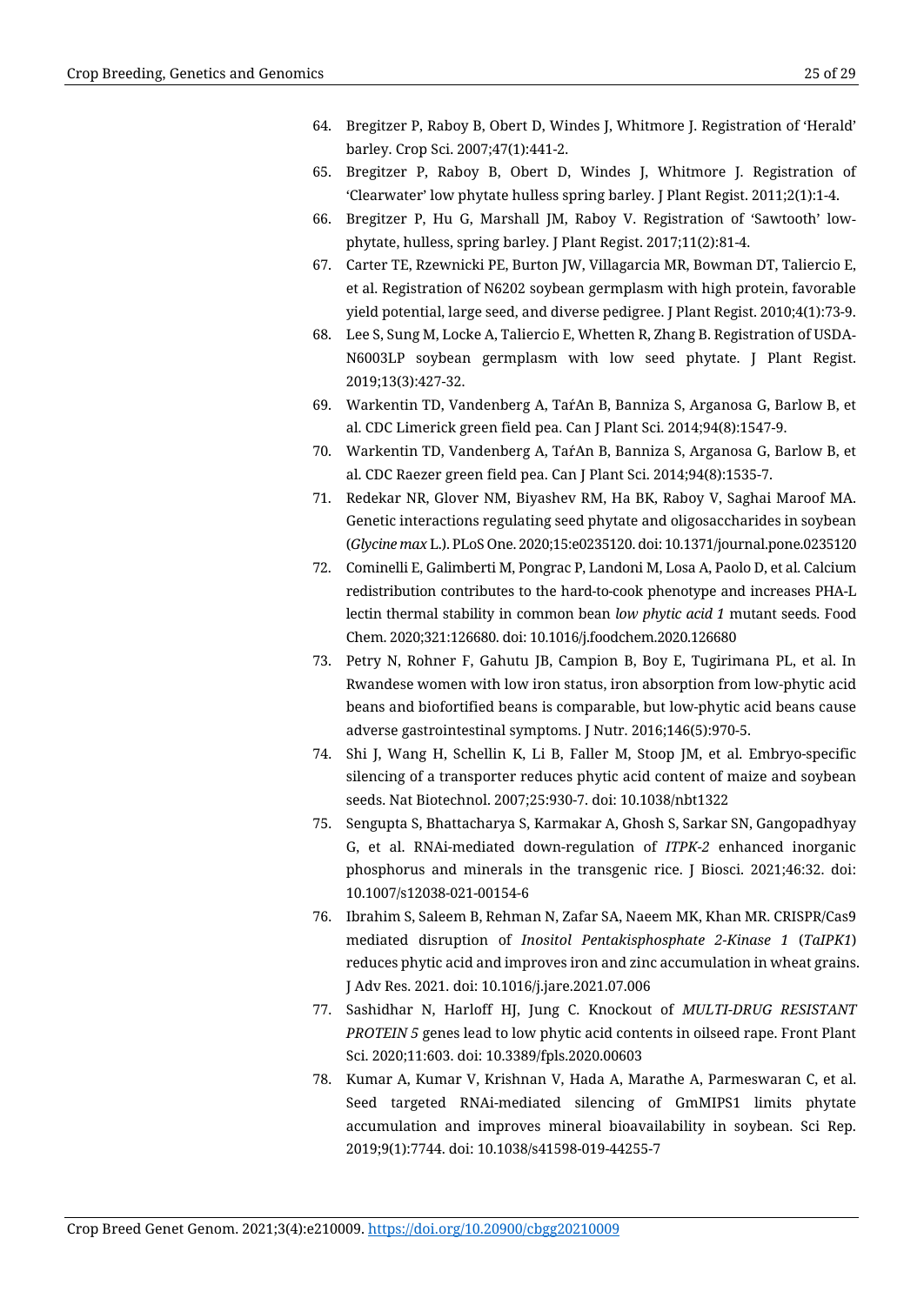- 79. Punjabi M, Bharadvaja N, Jolly M, Dahuja A, Sachdev, A. Development and evaluation of low phytic acid soybean by siRNA triggered seed specific silencing of *Inositol Polyphosphate 6-/3-/5-Kinase* gene. Front Plant Sci. 2018;9:804. doi: 10.3389/fpls.2018.00804
- 80. Sparvoli F, Bollini R, Cominelli E. Nutritional value. In: DeRon AM, editor. Grain Legumes. Berlin(Germany): Springer Science and Business Media; 2015. p. 281- 326.
- 81. Hurrell R, Egli I. Iron bioavailability and dietary reference values. Am J Clin Nutr. 2010;91(5):1461S-7.
- 82. Lonnerdal B. Phytic acid-trace element (Zn, Cu, Mn) interactions. Int J Food Sci Technol. 2002;37(7):749-58.
- 83. Nuthalapati CSR. Combating hidden hunger through micronutrient dense biofortified foods. Available from: [http://iegindia.in/upload/publication/030320\\_122303Policy%20Brief\\_NC%20R](http://iegindia.in/upload/publication/030320_122303Policy%20Brief_NC%20Rao_03-03-2020.pdf) [ao\\_03-03-2020.pdf.](http://iegindia.in/upload/publication/030320_122303Policy%20Brief_NC%20Rao_03-03-2020.pdf) Accessed 2021 Oct 08.
- 84. Pramitha JL, Rana S, Aggarwal PR, Ravikesavan R, Joel AJ, Muthamilarasan M. Diverse role of phytic acid in plants and approaches to develop low-phytate grains to enhance bioavailability of micronutrients. Adv Genet. 2021;107:89- 120. doi: 10.1016/bs.adgen.2020.11.003
- 85. Wang Y, Meng Y, Ma Y, Liu L, Wu D, Shu X, et al. Combination of high Zn density and low phytic acid for improving Zn bioavailability in rice (*Oryza sativa* L.) grain. Rice. 2021;14(1):23[. doi: 10.1186/s12284-021-00465-089](https://doi.org/10.1186/s12284-021-00465-089)
- 86. Goßner S, Yuan F, Zhou C, Tan Y, Shu Q, Engel KH. Impact of Crossbreeding of *low phytic acid MIPS1* and *IPK1* soybean (*Glycine max* L. Merr.) mutants on their contents of inositol phosphate isomers. J Agric Food Chem. 2019;67(1):247-57.
- 87. Kenzhebayeva S, Abekova A, Atabayeva S, Yernazarova G, Omirbekova N, Zhang G, et al. Mutant lines of spring wheat with increased iron, zinc, and micronutrients in grains and enhanced bioavailability for human health. BioMed Res Int. 2019;2019:9692053[. doi: 10.1155/2019/9692053](https://doi.org/10.1155/2019/9692053)
- 88. Wanyama R, Göecke T, Jager M, Qaim M. Poor consumers' preferences for nutritionally enhanced foods. Br Food J. 2019;121(3):755-70.
- 89. Guttieri MJ, Peterson KM, Souza EJ. Milling and baking quality of low phytic acid wheat. Crop Sci. 2006;46(6):2403-8.
- 90. Guttieri MJ, Peterson KM, Souza EJ. Nutritional and baking quality of low phytic acid wheat. In: Buck HT, Nisi JE, Salomón N, editors. Wheat production in stressed environments. Dordrecht(Netherlands): Springer; 2007. p. 487-93.
- 91. Hambidge KH, Krebs NF, Westcott JL, Sian L, Miller LV, Peterson KL, et al. Absorption of calcium from tortilla meals prepared from low phytate maize. Am J Clin Nutr. 2005;82(1):84-7.
- 92. Adams CL, Hambidge M, Raboy V, Dorsch JA, Sian L, Westcott JL, et al. Zinc absorption from a low–phytic acid maize. Am J Clin Nutr*.* 2002;76(3):556-9.
- 93. Hambidge KM, Huffer JW, Raboy V, Grunwald GK, Westcott JL, Sian L, et al. Zinc absorption from low-phytate hybrids of maize and their wild-type isohybrids. Am J Clin Nutr. 2004;79(6):1053-9.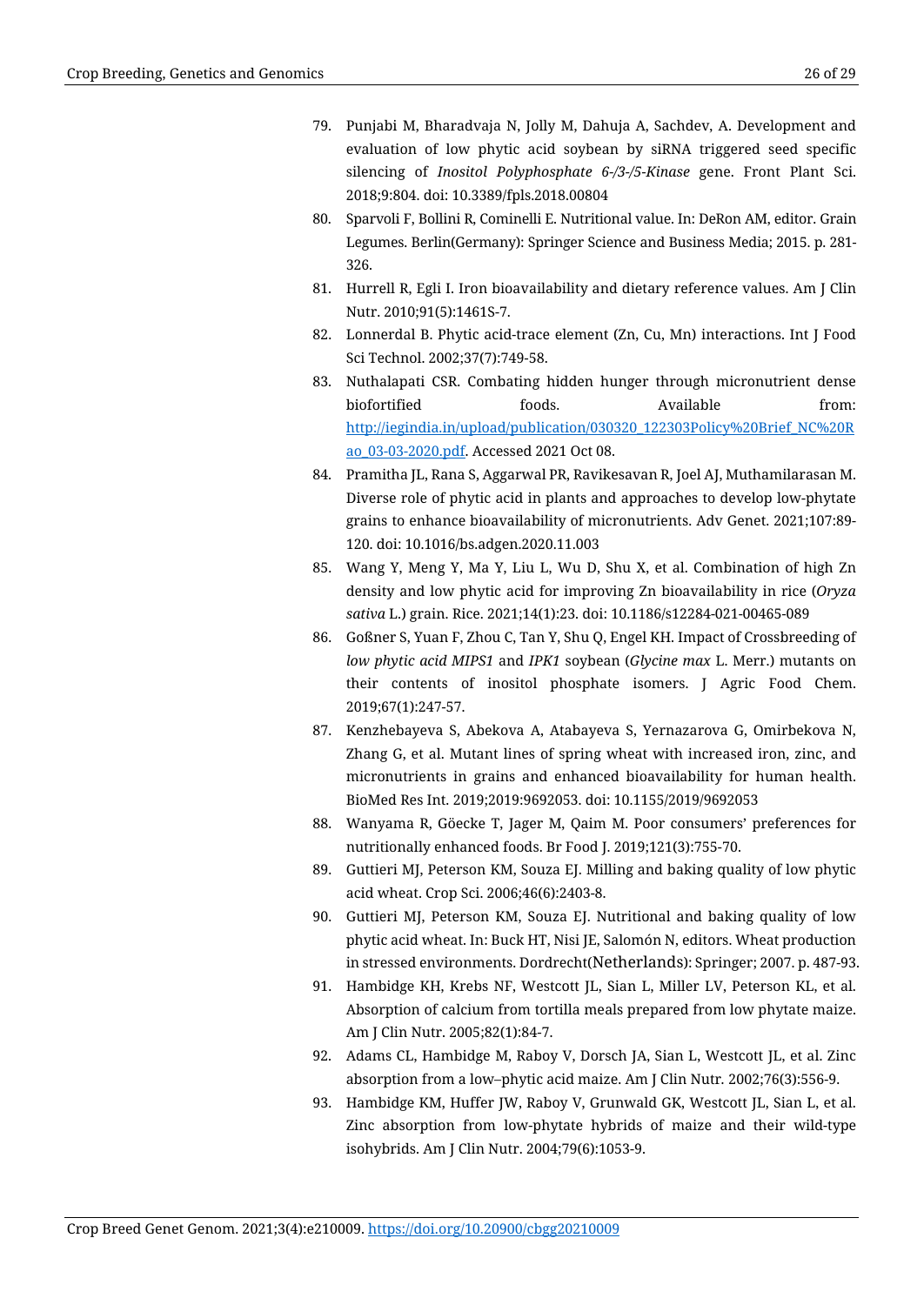- 94. Hoppe M, RossAB, Svelander C, Sandberg AS, Hulthén L. Low-phytate wholegrain bread instead of high-phytate wholegrain bread in a total diet context did not improve iron status of healthy Swedish females: a 12-week, randomized, parallel-design intervention study. Eur J Nutr. 2019;58:853-64. doi: 10.1007/s00394-018-1722-1
- 95. Liu XF, Glahn RP, Arganosa G, Warkentin TD. Iron bioavailability in low phytate pea. Crop Sci. 2015;55(1):320-30.
- 96. Dasa F, Abera T. Factors affecting iron absorption and mitigation mechanisms: A review. Int J Agric Sci Food Technol. 2018;4:24-30. doi: 10.17352/2455- 815X.000033
- 97. Warkentin TD, Kolba N, Tako E. Low phytate peas (*Pisum sativum* L.) improve iron status, gut microbiome, and brush border membrane functionality in vivo (*Gallus gallus*). Nutrients. 2020;12(9):2563.
- 98. Jang I, Jung K, Cho J. Influence of age on duodenal brush border membrane and specific activities of brush border membrane enzymes in Wistar rats. Exp Anim. 2000;49(4):281-7.
- 99. Qin D, Hara Y, Raboy V, Saneoka H. Characteristics and quality of Japanese traditional fermented soybean (Natto) from a low phytate line. Plant Foods Hum Nutr. 2020;75:651-5. doi: 10.1007/s11130-020-00865-5
- 100. Bohn L, Meyer AS, Rasmussen SK. Phytate: impact on environment and human nutrition. A challenge for molecular breeding. J Zhejiang Univ Sci B. 2008;9(3):165-91. doi: 10.1631/jzus.B0710640
- 101. Gemede HF. Potential health benefits and adverse effects associated with phytate in foods. Available from: [https://core.ac.uk/download/pdf/234683795.pdf.](https://core.ac.uk/download/pdf/234683795.pdf) Accessed 2021 Oct 08.
- 102. Kumar V, Sinha AK, Makkar PS, Becker K. Dietary roles of phytate and phytase in human nutrition: A review. Food Chem. 2010;120(4):945-59.
- 103. Schlemmer U, Frølich W, Prieto RM, Grases F. Phytate in foods and significance for humans: food sources, intake, processing, bioavailability, protective role and analysis. Mol Nutr Food Res. 2009;53(S2):S330-75.
- 104. Vucenik I. Anticancer properties of inositol hexaphosphate and inositol: An overview. J Nutr Sci. 2019;65(Supplement):S18-22.
- 105. Vucenik I, Druzijanic A, Druzijanic N. Inositol hexaphosphate (IP6) and colon cancer: From concepts and first experiments to clinical application. Molecules. 2020;25(24):5931. doi: 10.3390/molecules25245931
- 106. Grases F, Simonet BM, Prieto RM, March JG. Phytate levels in diverse rat tissues: influence of dietary phytate. Br J Nutr. 2001;86(2):225-31.
- 107. Grases F, Coasta-Bauza A, Prieto RM. Intracellular and extracellular *myo*-Inositol Hexakisphosphate (InsP6), from rats to humans. Anticancer Res. 2005;25(3C):2593-7.
- 108. Wilson MSC, Bulley SJ, Pisani F, Irvine RF, Saiardi A. A novel method for the purification of inositol phosphates from biological samples reveals that no phytate is present in human plasma or urine[. Open Biol.](https://www.ncbi.nlm.nih.gov/pmc/articles/PMC4389793/) 2015;5(3):150014. doi: [10.1098/rsob.150014](https://dx.doi.org/10.1098%2Frsob.150014)
- 109. Qiu D, Wilson MS, Eisenbeis VB, Harmel RK, Reimer E, Haas TM, et al. Analysis of inositol phosphate metabolism by capillary electrophoresis electrospray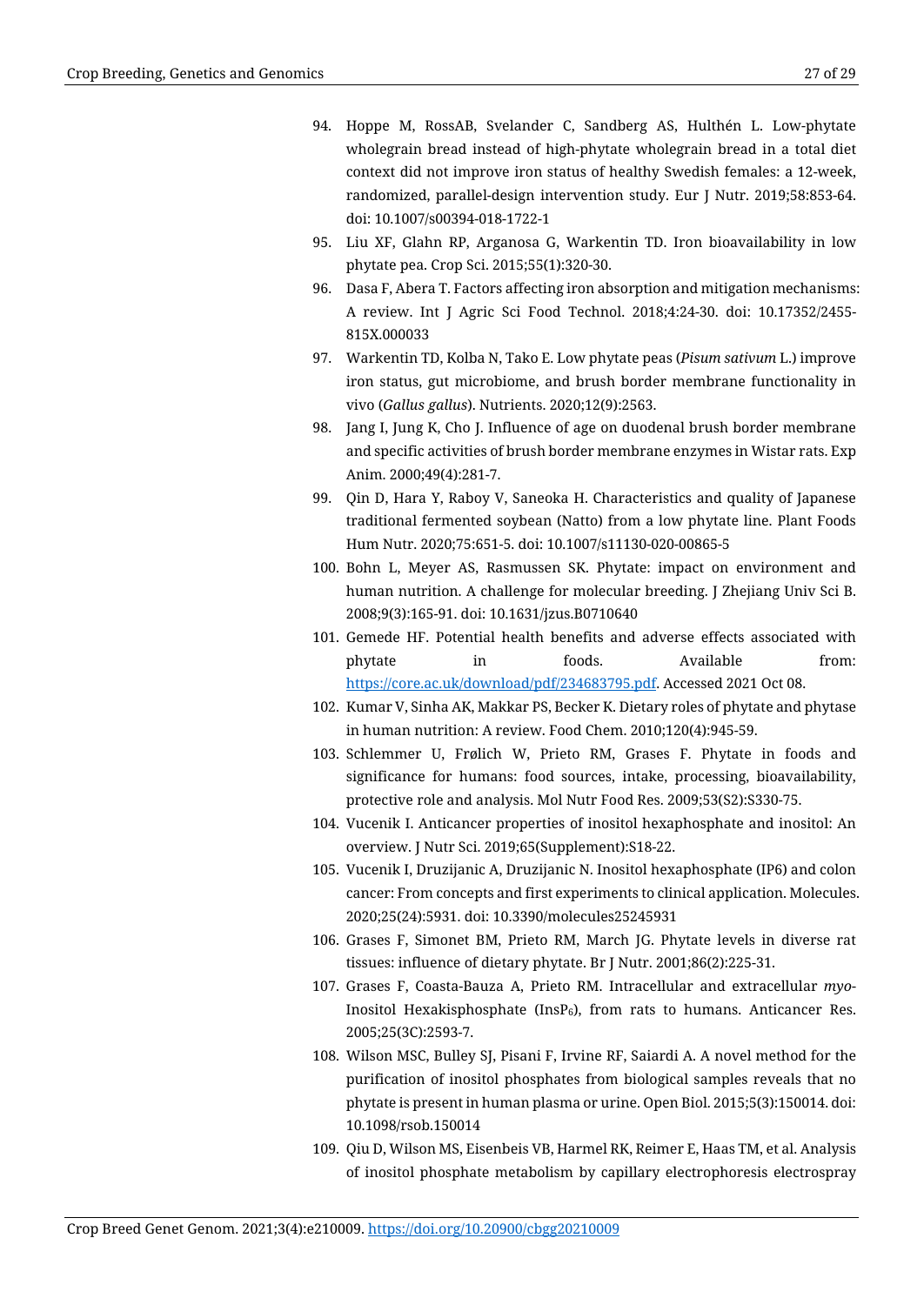ionization mass spectrometry. Nat Commun. 2020;11:6035. [doi:](https://doi.org/10.1038/s41467-020-19928-x)  [10.1038/s41467-020-19928-x](https://doi.org/10.1038/s41467-020-19928-x)

- 110. Dersjant-Li Y, Awati A, Schulze H, Partridge G. Phytase in non-ruminant animal nutrition: a critical review on phytase activities in the gastrointestinal tract and influencing factors. J Sci Food Agric. 2015;95(5):878-96.
- 111. Dus˘ková D, Marounek M, Br˘ezina P. Determination of phytic acid in feeds and faeces of pigs and poultry by capillary isotachophoresis. J. Sci. Food Agric. 2015;81(1):36-41.
- 112. Schlemmer U, Jany KD, Berk A, Schulz E, Rechkemmer G. Degradation of phytate in the gut of pigs—pathway of gastrointestinal inositol phosphate hydrolysis and enzymes involved. Arch Anim Nutr. 2001;55(4):255-80.
- 113. Leske KL, Coon CN. A bioassay to determine the effect of phytase on phytate phosphorus hydrolysis and total phosphorus retention of feed ingredients as determined with broilers and laying hens. Poult Sci. 1999;78(8):1151-7.
- 114. Shirley RB, Edwards HM. Graded levels of phytase past industry standards improves broiler performance. Poult Sci. 2003;82(4):671-80.
- 115. Spencer JD, Allee GL, Sauber TE. Growing-finishing performance and carcass characteristics of pigs fed normal and genetically modified low-phytate corn. J Anim Sci. 2000;78(6):1529-76.
- 116. Hastad CW, Tokach MD, Goodband RD, Nelssen JL, Dritz SS, DeRouchey JM. Comparison of yellow dent and NutriDense corn hybrids in swine diets. J Anim Sci. 2005;83(11):2624-31.
- 117. da Silva CA, Callegari MA, Dias CP, Bridi AM, Pierozan CR, Foppa L, et al. Increasing doses of phytase from *Citrobacter braakii* in diets with reduced inorganic phosphorus and calcium improve growth performance and lean meat of growing and finishing pigs. PLoS One. 2019;14:e0217490. doi: 10.1371/journal.pone.0217490
- 118. Shilli CN, Broomhead JN, Spring SC, Lanahan MB, Pezeshki A. A novel cornexpressed phytase improves daily weight gain, protein efficiency ratio and nutrients digestibility and alters fecal microbiota in pigs fed with very low protein diets. Animals. 2020;10(10):1926. doi: 10.3390/ani10101926
- 119. Augspurger NR, Webel DM, Lei XG, Baker DH. Efficacy of an *E. Coli* phytase expressed in yeast for releasing phytate-bound phosphorus in young chicks and pigs. J Animal Sci. 2003;81(2):474-83.
- 120. Silversides FG, Scott TA, Bedford MR. The effect of phytase enzyme and level on nutrient extraction by broilers. Poult Sci. 2004;83(6):985-9.
- 121. Tsai TC, Dove R, Bedford MR, Azain MJ. Effect of phytase on phosphorous balance in 20-kg barrows fed low or adequate phosphorous diets. Anim Nutr. 2020;6(1):9-15.
- 122. Jang M, Fadel JG, Klasing KC, Mireles AJ, Ernst RA, Young KA, et al. Evaluation of low-phytate corn and barley on broiler chick performance. Poult Sci. 2003;82(12):1914-24.
- 123. Thacker P, Deep A, Petri D, Warkentin T. Nutritional evaluation of low-phytate peas (*Pisum sativum* L.) for young broiler chicks. Arch Anim Nutr. 2013;67(1):1-14.